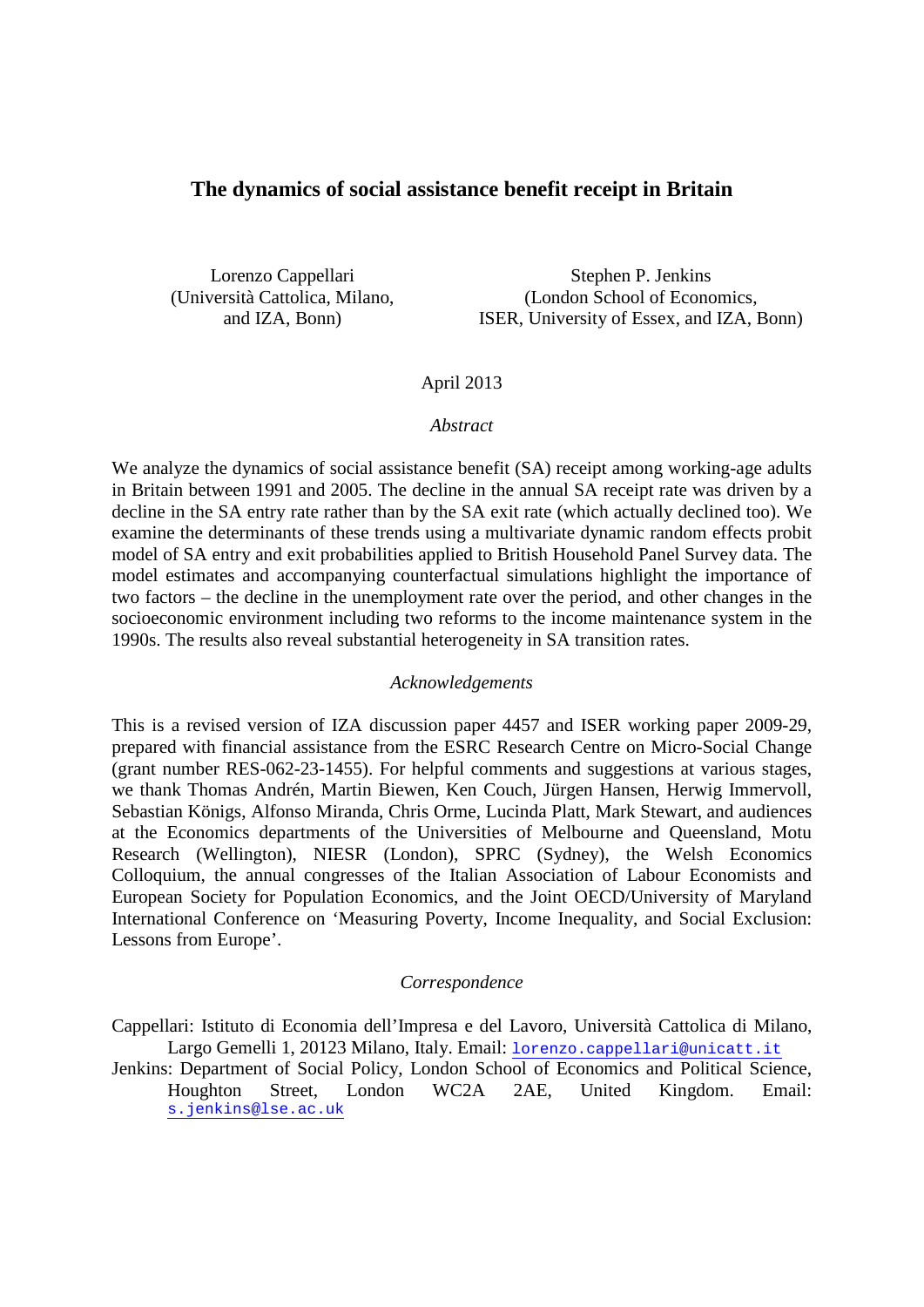## **1. Introduction**

For at least two decades, 'welfare to work' ideas have strongly influenced social policy thinking on both sides of the Atlantic and in English-speaking OECD nations more generally. There has been substantial interest in reorienting the design of systems of cash transfers for poor working-age families away from schemes involving arguably passive receipt of benefits ('welfare') towards schemes in which individuals are more actively involved in meeting minimum income requirements, by increasing their labour market participation ('work'). In the USA, this reorientation is illustrated by the abolition of the Aid for Families with Dependent Children program by the 1996 Personal Responsibility and Work Opportunity Reconciliation Act and introduction of the Temporary Assistance for Needy Families program with time limited benefit payments. The Earned Income Tax Credit program supporting low income working families was expanded during the 1980s and 1990s, and is a major anti-poverty policy.

Britain's Labour Government, elected in 1997, was strongly influenced by the US reforms. It was responsible for substantial extensions to the provision and generosity of inwork benefits through the Working Families Tax Credit (WFTC) program introduced in 1999 and modified and extended in 2003. Major social assistance benefit programs for working age families remain in place, however, though with some modifications in the mid-1990s that tightened eligibility requirements for unemployed people of working age.

This background raises questions such as: How much did dependence on social assistance benefits decline over the last two decades in Britain? To what extent were policy reforms responsible for observed trends and what was the role played by other factors such as changes in the availability of jobs? This paper documents what happened to social assistance benefit receipt dynamics in Britain over the period 1991–2005, and investigates the determinants of trends using an econometric model fitted to household panel data together with counterfactual simulations based on the model estimates.

To set the scene, look at Figure 1 which shows trends in receipt of social assistance benefit (SA) receipt in Britain between 2001 and 2005. (Definitions and data are explained in more detail later.) Apart from the rise in receipt at the beginning of the 1990s when Britain went into recession, the percentage of working age adults in receipt of SA halved, falling from a peak of around 12 per cent in 1993 to around 6 per cent in 2005. If the definition of SA is widened to include housing benefits, the proportion in receipt each year is consistently 2–3 per cent higher, but follows a similar downward trend. Two leading explanations for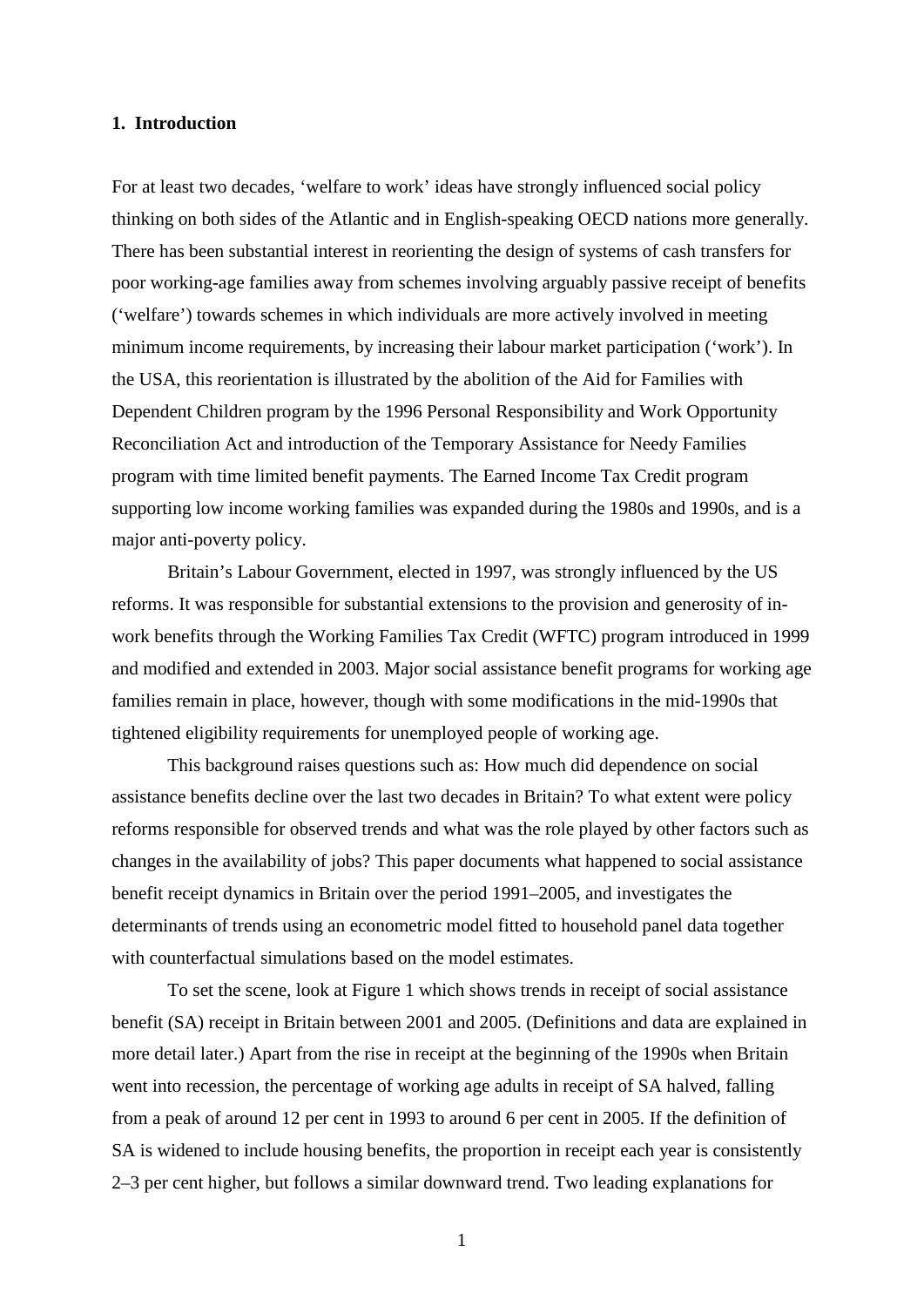these trends are the reforms to the benefit system intending to 'make work pay' and changes in the availability of jobs.

Figure 1 shows the substantial increase over the period in receipt of in-work cash assistance ('tax credits'). The proportion of working-age adults in receipt was consistently about 2–3 per cent during the 1990s, until the introduction of WFTC in October 1999 after which the proportion in receipt rose dramatically to almost 7 per cent in 2002. The receipt rate then rose again significantly with the extension of eligibility in 2003. Observe that the turning points in the SA receipt rate series do not correspond closely with the turning points in the series for tax credit receipt, suggesting that in-work benefit reforms were not a major driver of the former. By contrast, note the relatively close correspondence between the trends in the unemployment rate and in the SA receipt rate. These and other explanations are examined in greater detail later in the paper. We show that the story about what drove the trends is more complicated than Figure 1 suggests.

## <Figure 1 near here>

Since changes in SA receipt rate from year to year reflect the combination of changes in annual rates of entry to or exit from receipt (which are processes with different determinants), we analyze entry and exit rates. Figure 2 shows the trends in these SA transition rates over the period 1991–2005. The entry rate fell from above 4 per cent in 1993 to below 2 per cent in 2005. The exit rate fell from around 40 per cent to nearly 25 per cent (the greater variability in the rate at the end of the period may simply reflect small sample sizes).

## <Figure 2 near here>

We conclude that the secular decline in annual (cross-sectional) SA receipt rates was driven primarily by a decline in entry rates: the fall in the entry rate was sufficiently large that it offset the decline in the exit rate over the same period (which would increase receipt rates, other things being equal). This conclusion follows directly from the stock-flow identity that links the proportion receiving SA in year *t* to entry and exit rates. [1](#page-2-0) The importance for trends in cross-sectional receipt of changes in the entry rate rather than the exit rate echo findings reported for the USA by Grogger (2004) and Haider and Klerman (2005).

To investigate the determinants of these trends, we propose a multivariate dynamic random effects probit model of individuals' annual SA entry and exit probabilities and fit it to data from waves 1–15 of the British Household Panel Survey (BHPS) covering 1991–2005.

<span id="page-2-0"></span><sup>&</sup>lt;sup>1</sup> The proportion receiving SA in year *t*, *p<sub>t</sub>*, is given by:  $p_t = (1-x_t) p_{t-1} + e_t (1-p_{t-1})$ , where  $x_t$  is the exit rate and *et* is the entry rate at *t*.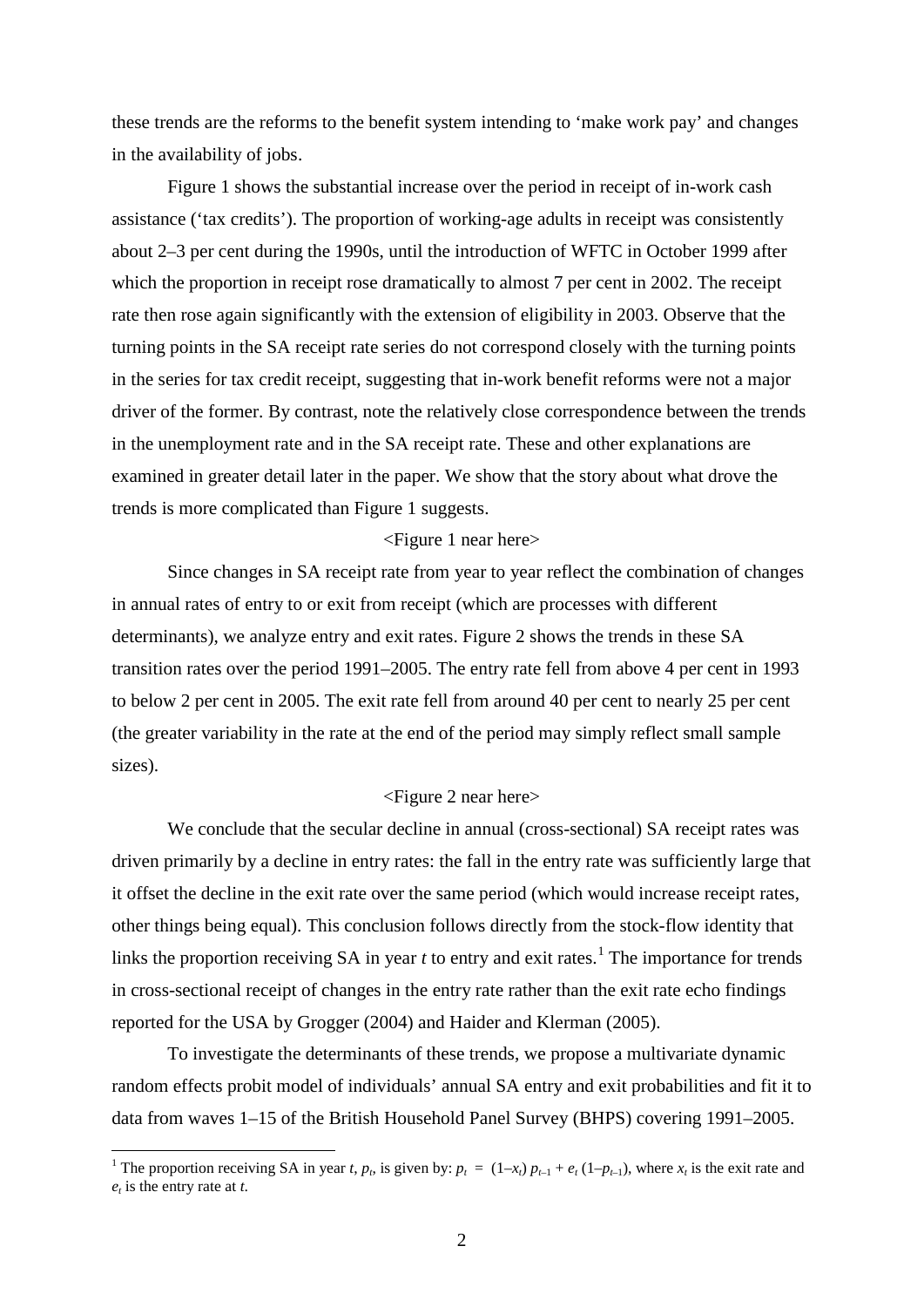(As explained later, suitable data for later years are unavailable.) Dynamic random effects probit models have been used to examine benefit (and unemployment) dynamics in the past but we employ them in a manner that we have not seen before, exploiting the Markov properties of the model to the full. We use an extended empirical specification that allows the impact on the SA entry and exit probability of each covariate to differ, and use the model parameter estimates to derive year-by-year predictions of SA entry and exit rates, thereby assessing model fit and also, under various counterfactual scenarios, the relative importance of the several potential determinants of observed trends in transition rates. The results highlight the importance of both the decline in the unemployment rate and also other secular changes in the socioeconomic environment including two reforms to the social security benefit system. The results also point to substantial individual heterogeneity in SA transition rates.

In Section 2, we explain the benefit system in Britain over the period 1991–2005, referring to both SA and in-work benefits. We introduce the British Household Panel Survey (BHPS) data used in the analysis in Section 3, and present the statistical model in Section 4. Estimates and simulations are discussed in Section 5.

The focus throughout is on individuals of working age. More specifically, we consider only individuals below the age of 60. (The state retirement pension age in Britain is currently 60 for woman and 65 for men.) To avoid complications associated with education and training, we also exclude individuals aged less than 25, or individuals in families in which there are any adults of working age who are full-time students.

## **2. Benefits and tax credits in Britain, 1991–2005**

Social assistance benefits are income-tested 'safety net' cash benefits, sometimes called 'welfare benefits'. They are paid to bring incomes up to some minimum income level – they refer to income maintenance. By contrast, social insurance benefits refer to income replacement – payments made in response to the occurrence of particular risky events such as sickness or unemployment and for which an appropriate record of social insurance contributions exists. $2$ 

<span id="page-3-0"></span><sup>&</sup>lt;sup>2</sup> There are also benefits for individuals who are ill or injured that are not discussed here: Statutory Sick Pay for employees, Employment and Support Allowance (replacing Incapacity Benefit since October 2008) for those unable to work because of illness or disability and with a suitable national insurance contributions record, Industrial Injuries Disablement Benefit for those ill or disabled because of an accident or event that happened at work or in connection with work. Berthoud (2011) argues from analysis of General Household Survey data that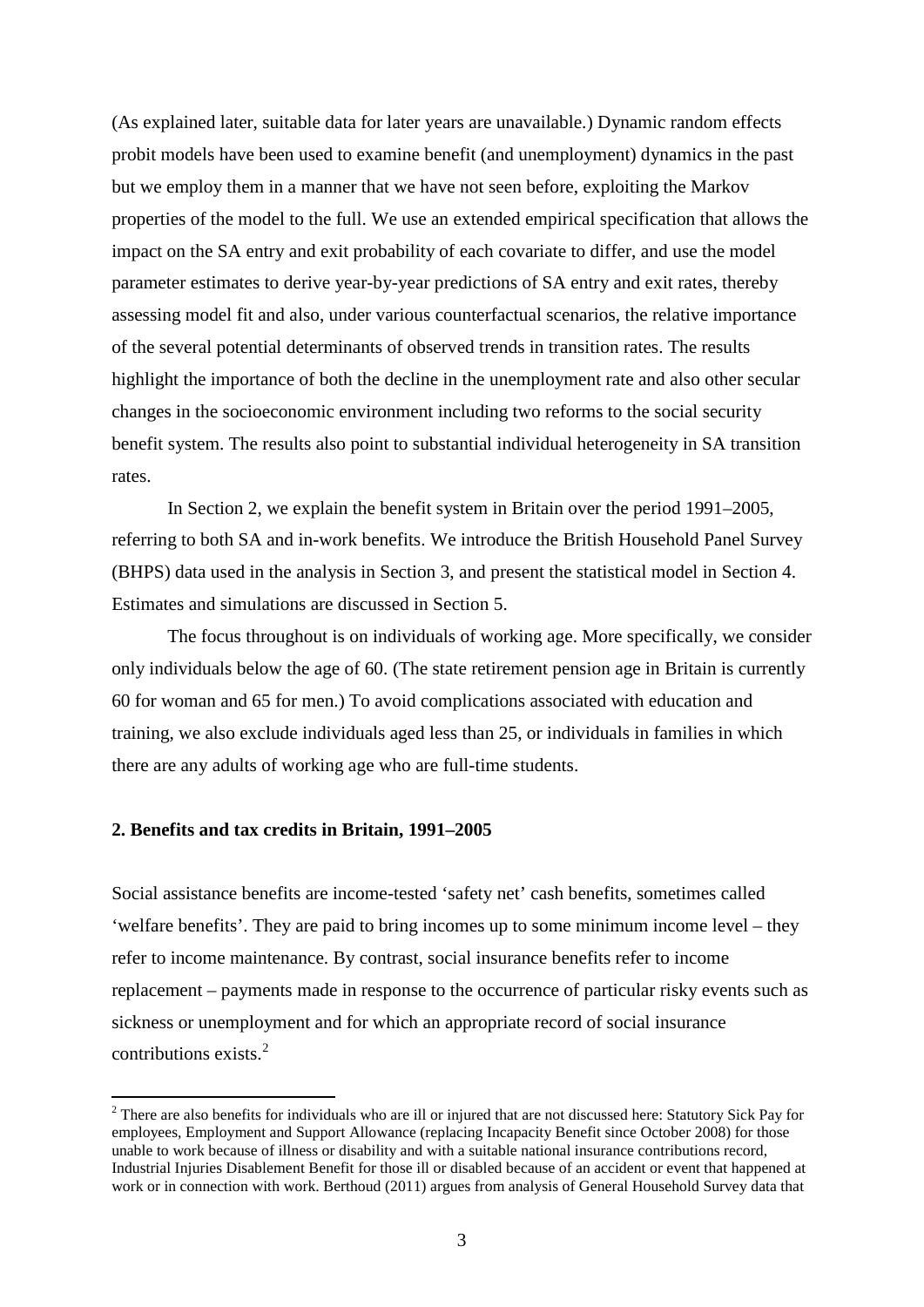#### *2.1 The system of benefits and tax credits, 2005*

The principal social assistance benefits in Britain in 2005 for people of working age are those shown in Table 1. Income Support (IS) and income-based Job Seekers Allowance (JSA) differ from Housing Benefit (HB) and Council Tax Benefit (CTB) because receipt depends on employment status. Put differently, receipt of HB and CTB depends on income (and some other conditions), but not on employment or job-search status. As Figure 1 shows, the SA receipt rates according to both the narrower and broader definitions move in tandem over time. The populations receiving IS and JSA on the one hand, and HB and CTB on the other hand, overlap substantially, and so the choice of whether to include housing benefits in the definition of social assistance benefits is of little practical importance in the current context. In the analysis presented below, we do not include housing benefits (HB and CTB) in our definition of SA.

## <Table 1 near here>

Alongside these benefits for non-working families, there is extensive cash support available for low income working families, currently through the Working Tax Credit program. (It plays a similar role to the Earned Income Tax Credit in the USA.) The eligibility conditions relate to having an income below a specified minimum level, and at least one family member in 'full-time work' defined to mean working at least 16 hours per week.

#### *2.2 Changes in benefits and tax credits, 1991–2005*

-

Between 1991 and 2005, the system of benefits and tax credits in Britain changed substantially. The main reforms are summarized in Table 2 by year of introduction. Prior to 1996, a non-working family could be receiving Income Support (social assistance), Unemployment Benefit (UB, social insurance), or both. In October 1996, cash benefits for unemployed jobseekers were unified under the Job Seekers Allowance (JSA) program, with a distinction made between 'income-based' JSA corresponding to the former Income Support and 'contribution-based' JSA corresponding to the former UB, which was a flat-rate nonmeans-tested social insurance benefit paid to unemployed individuals with a satisfactory National Insurance contribution record. JSA also incorporated more stringent job search

changes in disabled peoples' employment rates or benefit payments have not coincided with major changes in the social security system's rules and procedures.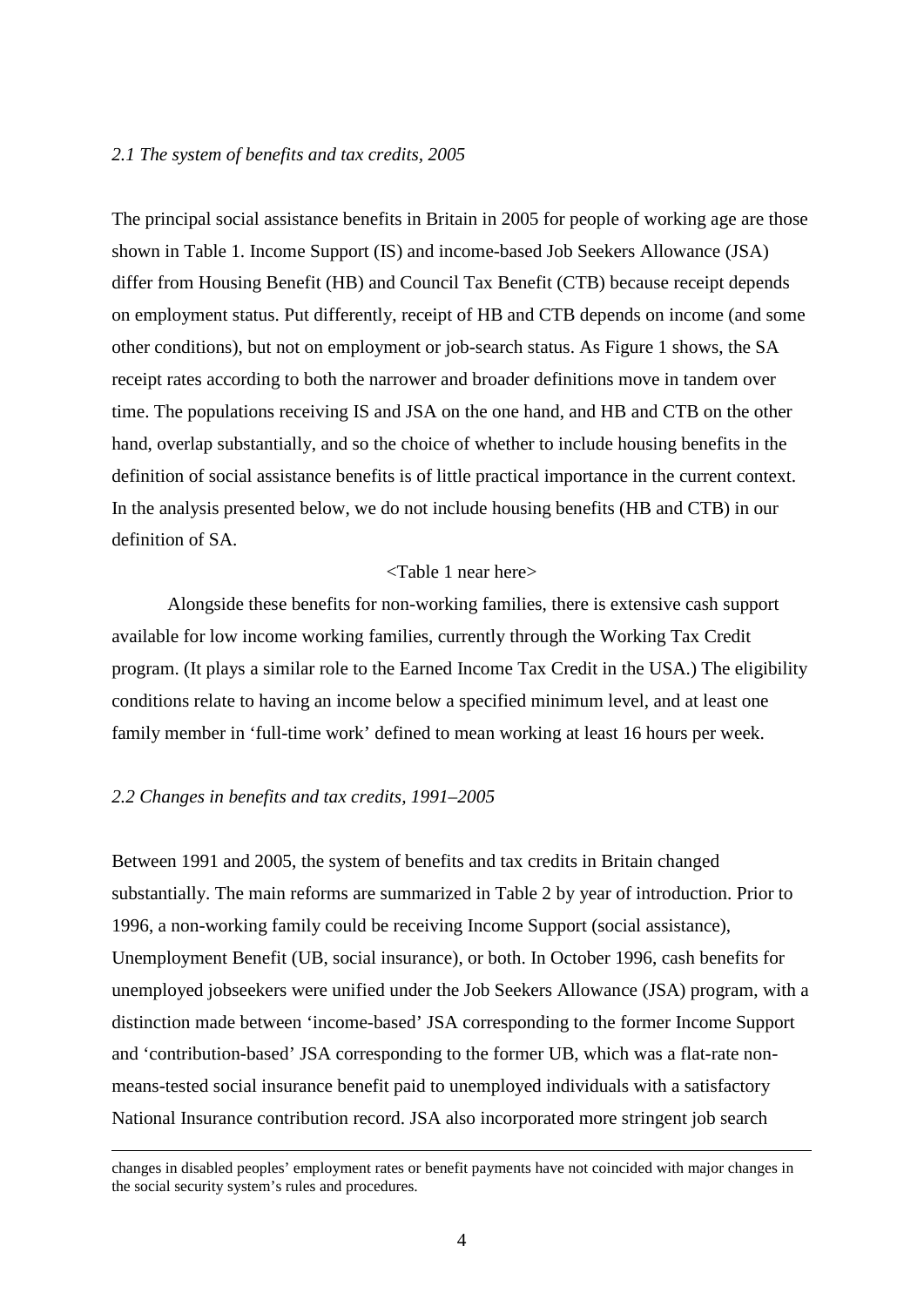requirements for those assessed as available for work. Unemployed individuals with an incomplete national insurance contribution record and a sufficiently low income were also eligible to claim contribution-based JSA on a means-tested basis. Because UB payments were relatively low, most recipients' families were also eligible for IS, and it remains the case today that most JSA recipients receive income-based benefits.<sup>[3](#page-5-0)</sup> Official statistics on JSA numbers no longer distinguish between contribution-based and income-based JSA, and it is also difficult to identify them separately in household surveys. For this reason, we include both types of JSA in our definition of SA: see below.

#### <Table 2 near here>

The other main changes were introduced by the Labour government that was elected in May 1997. The most significant reform was the replacement of the existing in-work benefits program, Family Credit, by the Working Families Tax Credit (WFTC) program modeled more closely on the US EITC. Aiming to 'make work pay', WFTC had more generous payments and extended eligibility notably by lowering the number of work hours required for qualification. Take-up was substantial, as Figure 1 illustrates. In 2003, the child allowance elements of WFTC were spun out into the Child Tax Credit program, which aimed to unify child support payments across the income maintenance system more generally. The WFTC component supplementing earnings became Working Tax Credit, and eligibility was extended to single people and to families without children. This gave another fillip to the proportion of working-age adults receiving tax credits: see Figure 1.

Among other policy reforms introduced by the Labour government to make work pay was a national minimum wage rate per hour. And, as part of its aim to reduce child poverty, there was an increase in support for families with children through increases in Child Benefit (a universal non-income-tested benefit paid per child) and in the child allowance element of other benefits.[4](#page-5-1)

Brewer and Shephard's (2004) summary assessment, focusing on families with dependent children, is that '[e]xamining outcomes of Labour's ultimate objectives would lead one to conclude that the make work pay policies have been a success. … Academic studies

<span id="page-5-0"></span><sup>&</sup>lt;sup>3</sup> According to the most recent administrative statistics, referring to February 2005, there were 687,400 JSA recipients in total, of whom 80.4 per cent were eligible to received income-based JSA and 19.6 per cent were eligible to receive contribution-based JSA. (The latter group includes some claimants also in receipt of income-<br>based JSA.) See Table JSA 3.1 at http://statistics.dwp.gov.uk/asd/asd1/jsa/index.php?page=jsa\_quarterly\_feb05

<span id="page-5-1"></span> $\beta$ <sup>4</sup> There were also a number of active labour market programs for specific groups, the New Deals for unemployed young people and for lone parents, providing individualized help to improve job readiness and job search. Because of their targeted focus, and since they do not directly affect incomes, they are less relevant in the current context.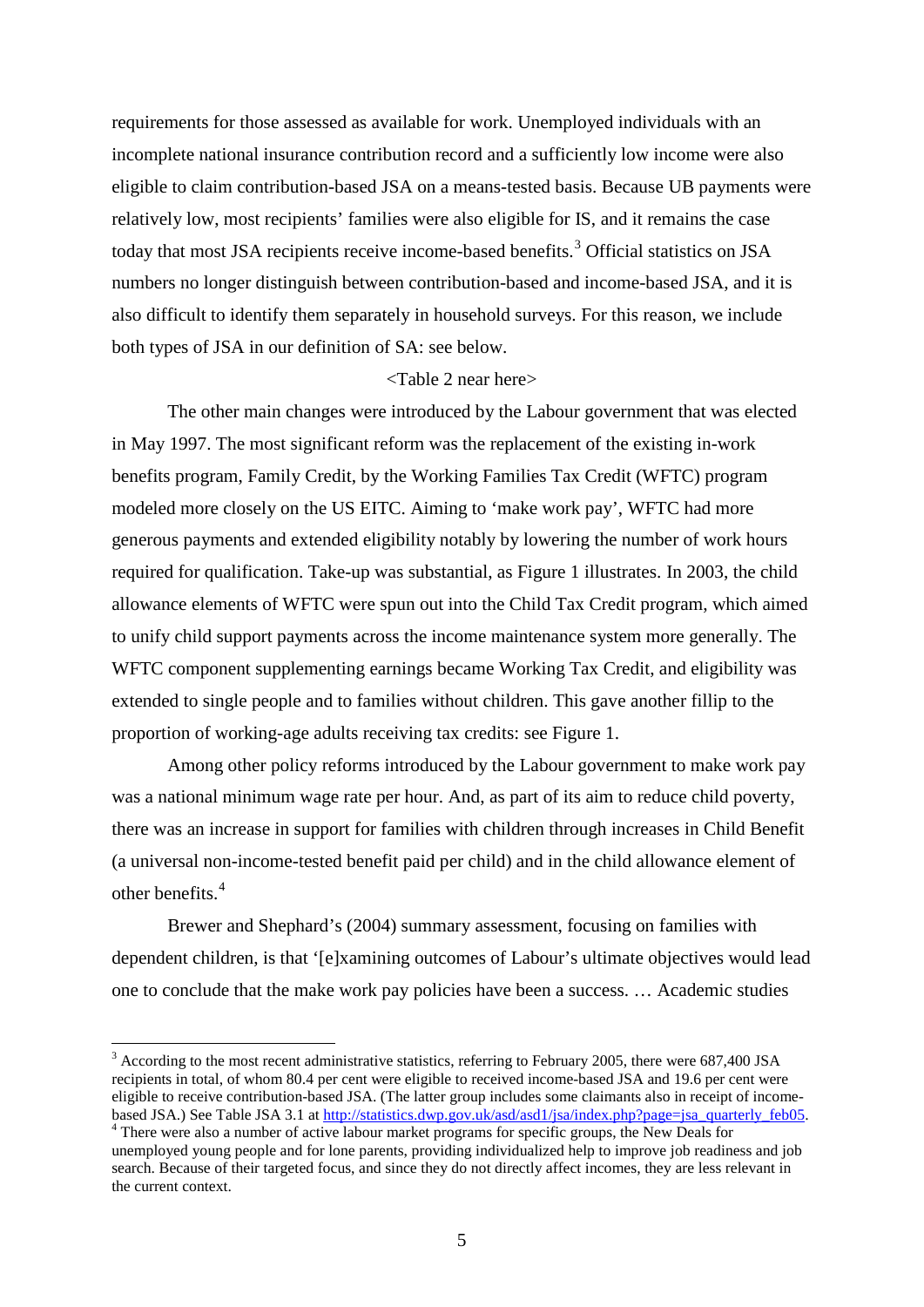agree that government policies were partially responsible for these changes, at least among lone parents.'  $(2004, p. vii.)^5$  $(2004, p. vii.)^5$ 

To the extent that policies making work pay are successful, we would expect them to be accompanied by corresponding reductions in SA receipt, and for the turning points and inflections in SA receipt trend lines to correspond with the major changes in tax credits (1999 and 2003). Similarly, we would expect the tightening of job search requirements for unemployed people accompanying the introduction of JSA in 1996 to lead to a decline in SA receipt, other things equal. Analysis of administrative record data by Petrongolo (2009) of men aged 16–64 suggests that tighter job search requirements were successful in moving individuals off unemployment benefits. Manning (2009) derives the same conclusion using Labour Force Survey data.<sup>[6](#page-6-1)</sup>

### **3. Data: the British Household Panel Survey (BHPS)**

We track SA receipt among working age adults using BHPS data from survey years 1991 to 2005 (waves  $1-15$ ).<sup>[7](#page-6-2)</sup> The first wave of the BHPS was a nationally representative probability sample of the private household population, with interviews in Autumn 1991. The achieved sample consists of more than 10,000 individuals in some 5000 households, who have been reinterviewed annually. Individuals in split-off families have been followed, as in other household panels such as the US Panel Study of Income Dynamics or the German Socio-Economic Panel.<sup>[8](#page-6-3)</sup> Our analysis is restricted to 1991–2005 because a local unemployment rate series that we rely on in the econometric analysis is not available beyond 2005 (see below). Note also that the BHPS ended in its current form with wave 18 (survey year 2008), with the subsample being subsumed into the new and much larger Understanding Society household panel survey (but with interviews not beginning for the BHPS sample until some 18 months later).

<span id="page-6-0"></span> <sup>5</sup> For an overview of the impact of WFTC on labour supply and other outcomes, see the *Economic Journal* Features issue on 'In-work benefit reform in a cross-national perspective' (Brewer et al. 2009). Earlier research focusing on labour supply effects includes Blundell (2001), Blundell and Hoynes (2004), Brewer et al. (2006),

<span id="page-6-1"></span> $\degree$  The reform did not lead to an unambiguous increase in the job-finding rate because some recipients moved instead to other benefits such as incapacity benefits (Manning 2009; Petrongolo 2009).

<span id="page-6-3"></span><span id="page-6-2"></span><sup>&</sup>lt;sup>7</sup> We use respondents to the original ('Essex') sample only. Respondents from the extension samples for Scotland, Wales and Northern Ireland incorporated in the BHPS at the end of the 1990s are not used. Taking account of the differential sample inclusion probabilities would be a large task, beyond the scope of this project, and the number of observations in the original 1991 sample is relatively large in any case (see below). <sup>8</sup> For full documentation of the BHPS, see [http://www.iser.essex.ac.uk/survey/bhps.](http://www.iser.essex.ac.uk/survey/bhps)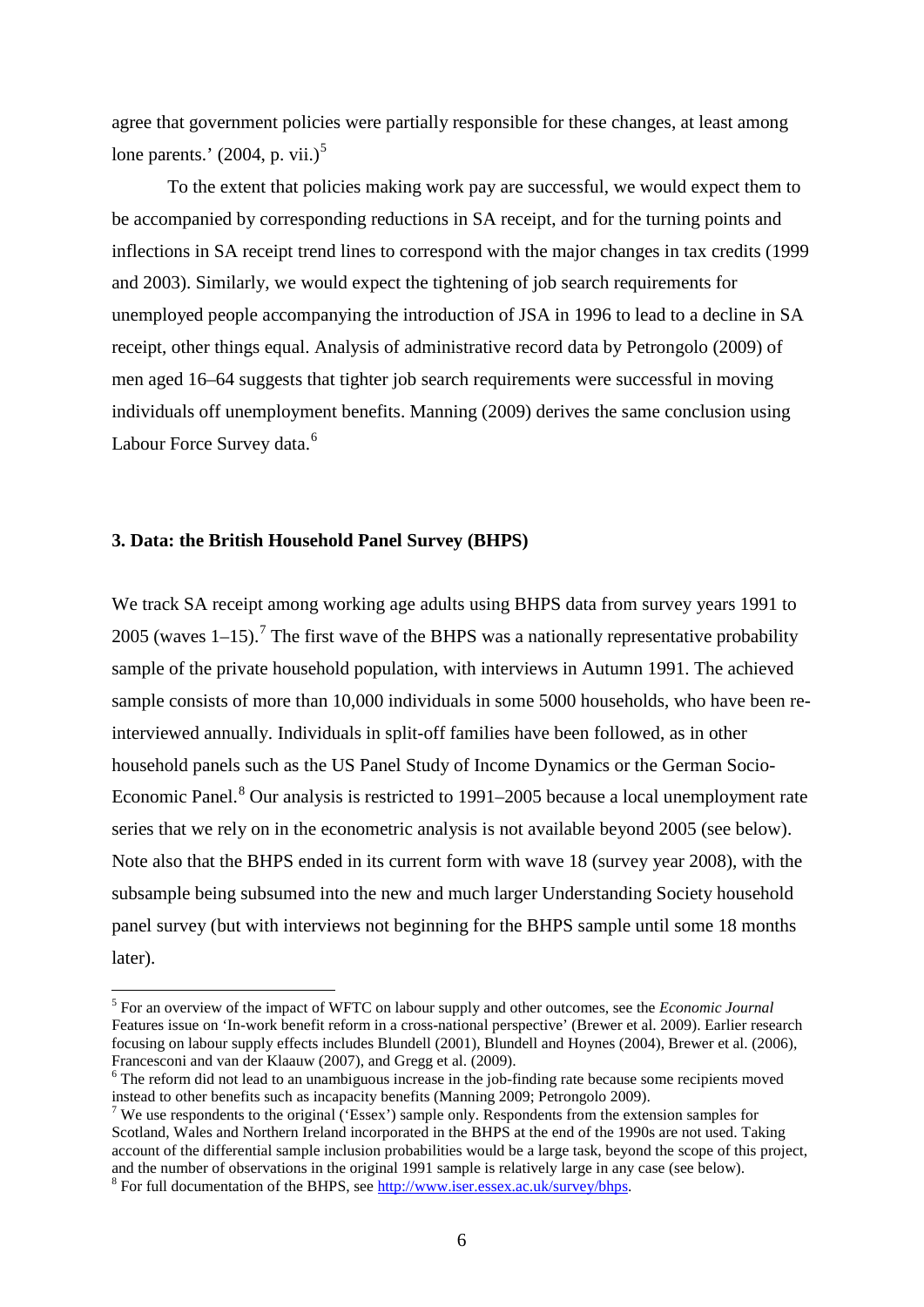We define an individual to be in receipt of SA if any individual in his or her family is receiving social assistance benefits at the time of the BHPS interview. In Britain, assessment of benefit eligibility is based on the income of the nuclear family, the so-called 'benefit unit', which is a single person or a couple living together with or without dependent children. (A dependent child is aged less than 16 years, or more than 16 years but under 19 years and unmarried, in full-time non-advanced education and living with his/her parents.) It is not legal marital status that distinguishes a 'couple' from two single adults; it is living arrangements (cohabiting unions are treated like legal marriages). In the sample of SA recipients we analyze, only one quarter are lone parents, 54 per cent live with a partner (37 per cent have a partner and children), and 21 per cent are childless single adults. We track individuals over time, not families, since families and households cannot be followed over time as a unit in any consistent manner. Families and households change their composition over time as individuals arrive (e.g. via partnership formation) or depart (e.g. via partnership dissolution). These types of change are common (Jenkins 2000).

We define SA to include IS and either UB or JSA (of either type). This is a matter of practical necessity: it is the only definition of SA that can be measured consistently over time using the BHPS (and other British surveys). As mentioned earlier, it is difficult to reliably distinguish between receipt of contribution-based JSA and income-based JSA. Indeed, since JSA's introduction in 1996, the BHPS interview has not asked respondents receiving JSA to distinguish between the two types for precisely this reason. See Cappellari and Jenkins (2008*a*) for further discussion.

Our definition of SA receipt for a given year *t* refers to receipt at the time of the BHPS interview in survey year *t* (typically September or October) – this is the definition used for Figure 1. The entry rate refers to the proportion of individuals not receiving SA at the year *t*–1 interview that are receiving SA at the year *t* interview and the exit rate refers to the proportion of individuals receiving SA at the year *t*–1 interview that are not receiving SA at the year *t* interview. Thus, the dynamics of SA receipt analyzed in this paper refer to transitions to and from receipt between successive annual interviews.

An alternative approach to receipt dynamics would be to take a spell-based approach, where spells are defined in terms of either consecutive 'benefit years' (meaning receipt at least once during the relevant year) or consecutive sub-annual periods such as 'months' where data are available. For the USA, the benefit year approach has been used to define spells in studies using PSID data from the pioneering analysis of AFDC benefit receipt by Bane and Ellwood (1983, 1994) onwards, while spell-based approaches based on sub-annual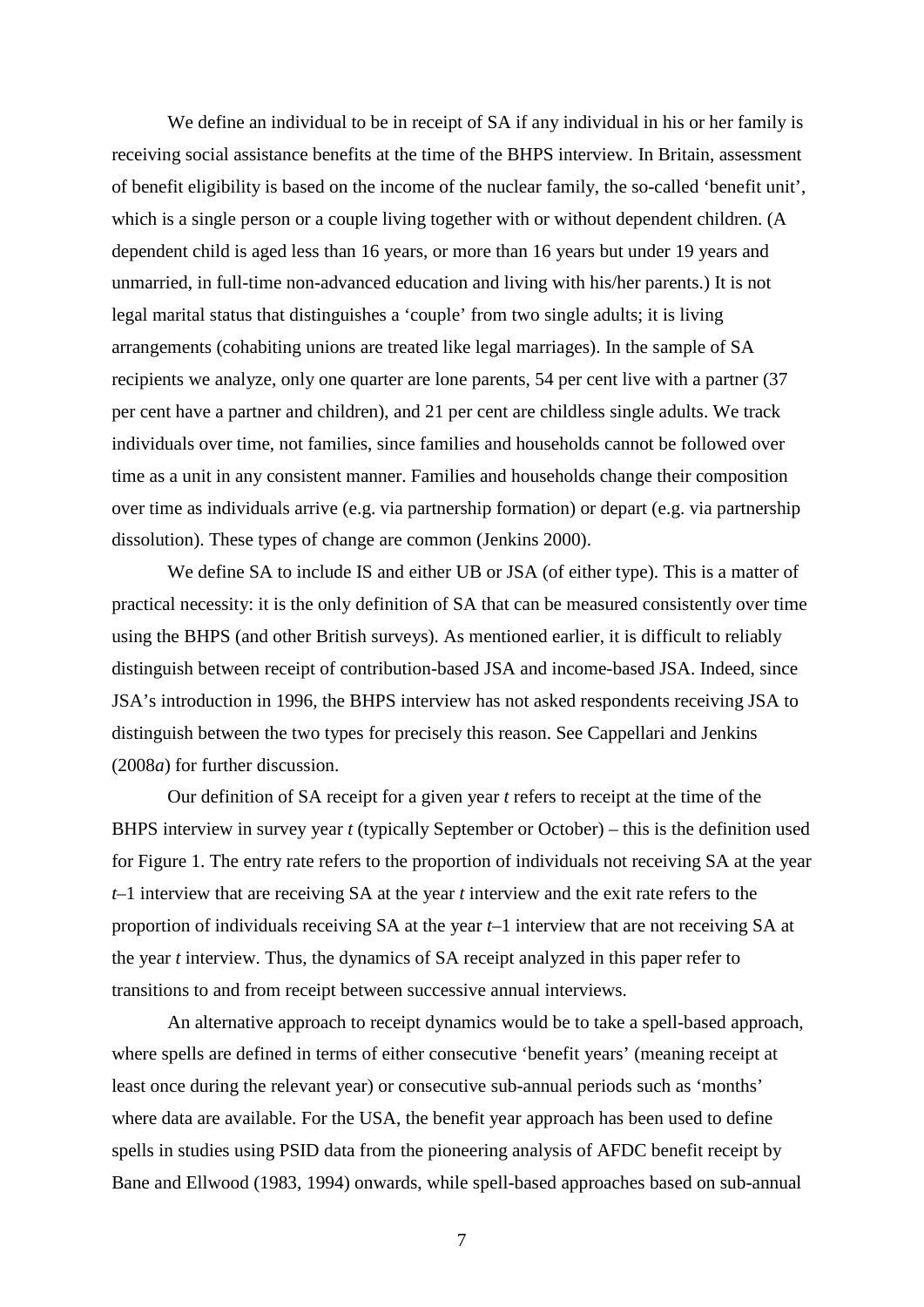data have been applied in studies based on the Survey of Income and Program Participation (e.g. Chay and Hyslop 2000, Grogger 2004).

By focusing on transitions between annual interviews, we play to the BHPS's strengths. Wishing to minimize measurement error and respondent burden, most BHPS effort is devoted to collecting information about the various income sources received at the time of the interview and the corresponding amounts. To be sure, at each interview the survey also asks about receipt of each of a large number of cash benefits for each month between the interview month and the September of the year prior to the current survey year using the respondent's retrospective recall. There are, however, substantial complications arising in the creation of consistent monthly histories of SA receipt. Not only are there 'seam' problems to deal with (an implausible number of transitions at the seam where successive histories overlap and have to be spliced together), but there are also issues arising from the familybased measure of receipt since histories are required for all the individuals who were in each person's family month by month. See Cappellari and Jenkins (2008*a*) for further discussion. Addressing these issues is an important and major task, and beyond the scope of this paper.<sup>[9](#page-8-0)</sup> Our approach focusing on annual SA transitions rather than spells of receipt is effectively the same as the one taken by Andrén and Andrén (2013) and Hansen and Lofstrum (2003, 2006) using Swedish administrative record data, by Hansen, Lofstrum, and Zhang (2006) using Canadian household panel data, and by Königs (2013) using German household panel data.

With fifteen waves of BHPS data, our analysis data set contains a maximum of 15 observations per individual on SA receipt and other variables. At least two consecutive waves of data are required to estimate transition rates and any multivariate model of dynamics. We track individuals from when they are first observed as BHPS respondents until the first wave at which they drop out of the panel, either completely non-responding or with item nonresponse of sufficient degree that the individual's data cannot be used for estimation. If individuals rejoin the panel at some later wave, leading to gaps in benefit receipt sequences, we exclude them because taking account of intermittent participation complicates modeling substantially. Thus we focus on what is known as the 'absorbing attrition' case. The sample used for the empirical analysis is restricted to individuals of working age and not in full-time education (see earlier), and without missing data for some important explanatory variables. The basic estimation sample is an unbalanced panel of 75,988 person-wave observations for 9,036 adults. The majority of the sequences start at wave 1 (56 per cent), but there are

<span id="page-8-0"></span> $9^9$  See Bhuller and Königs (2013) for a study of social assistance dynamics in Norway, comparing estimates derived from monthly and benefit year data.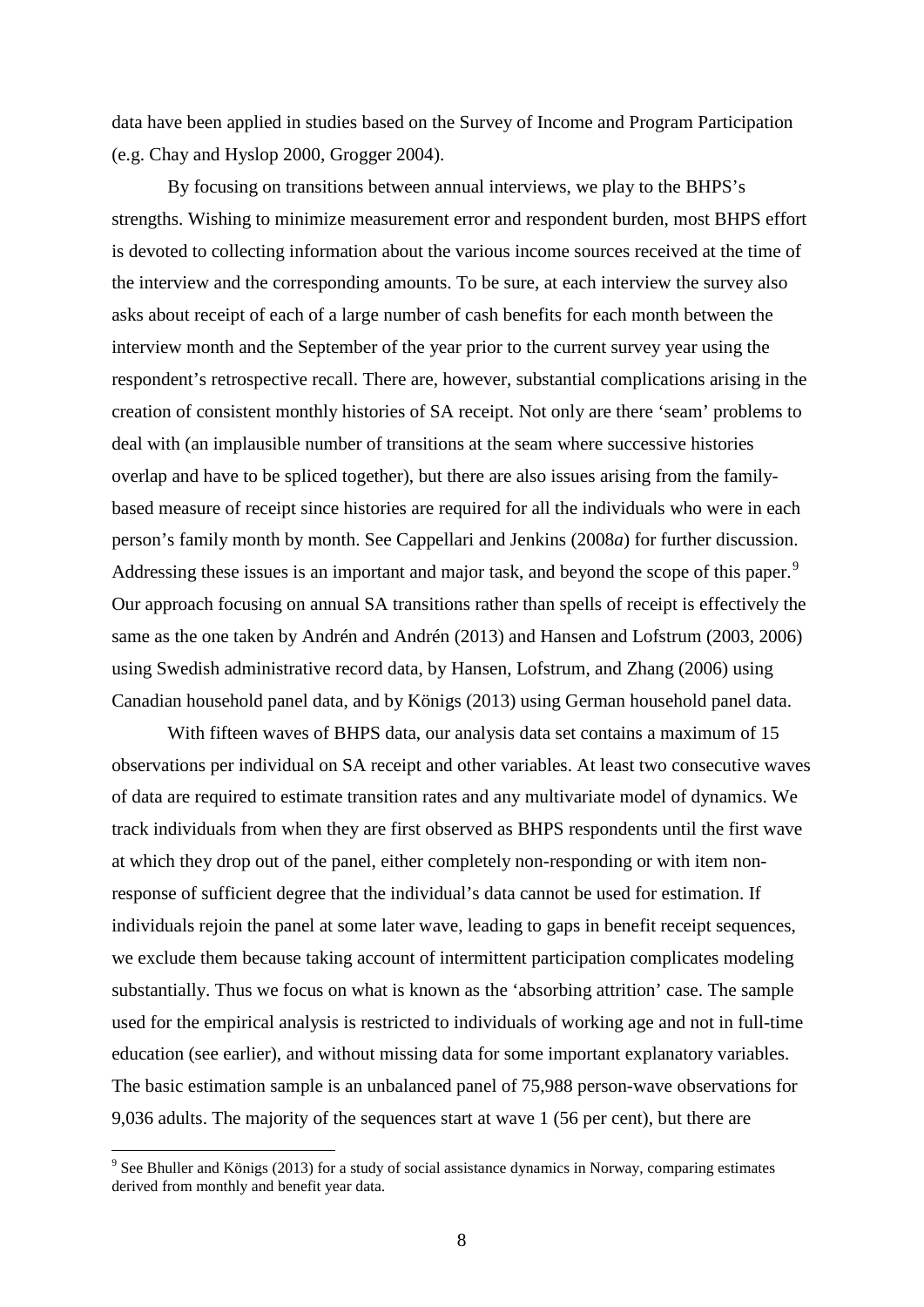sequences that begin at each subsequent wave as well (roughly 200–300 adults each year). See Cappellari and Jenkins (2008*a*) for further details concerning sample selection, and demonstration that conclusions are robust to the use of a balanced rather than an unbalanced panel.

## **4. A dynamic random effects probit model of transition probabilities**

Our data consist of a temporally ordered sequence of ones (representing SA receipt at a particular interview) or zeros (representing non-receipt), for every adult included in the analysis sample. To analyze these data, we propose use of panel data methods for binary sequences, specifically a version of the dynamic random effects probit model popularized by Heckman (1981*a*) which also accounts for unobserved individual heterogeneity. Dynamic random effects probit models have been used to analyze social assistance dynamics by Andrén and Andrén (2013), Bhuller and Königs (2013), Hansen and Lofstrom (2006), Hansen et al. (2006), and Königs (2013). One US application is by Chay and Hyslop (2000). Our model specification differs from those cited because, first, we allow each covariate to affect both exit and entry probabilities but with potentially different impacts in each case.<sup>[10](#page-9-0)</sup> Most previous studies constrain the effects to be same. Second, we know of no previous study that has used the dynamic random effects probit model estimates to simulate entry and exit rates over time in the way that we do.

#### *4.1 The statistical model*

Let  $p *_{it}$  represent the latent propensity of SA receipt in each year of the sequence of  $T_i$  years for which an individual is observed in the analysis panel data, excluding the first year  $(t = 1)$ , where

$$
p^*_{it} = (\gamma + \lambda y_{it-1})' Z_{it-1} + \tau_i + \zeta_{it}; \quad t = 2, ..., T_i.
$$
 (1)

Each individual,  $i = 1, ..., N$ , is observed to receive SA ( $y_{it} = 1$ ) in year *t* if  $p^*_{it} > 0$ , and not to receive it  $(y_{it} = 0)$  otherwise. Observed individual heterogeneity is measured by the vector of variables represented by  $Z_{it-1}$  (which also includes an intercept term). These variables are

<span id="page-9-0"></span> $10$  Ribar's (2005) endogenous switching model of AFDC transitions shares this feature but he models unobserved heterogeneity differently. On endogenous switching models of transitions, see also Cappellari and Jenkins (2004, 2008*b*).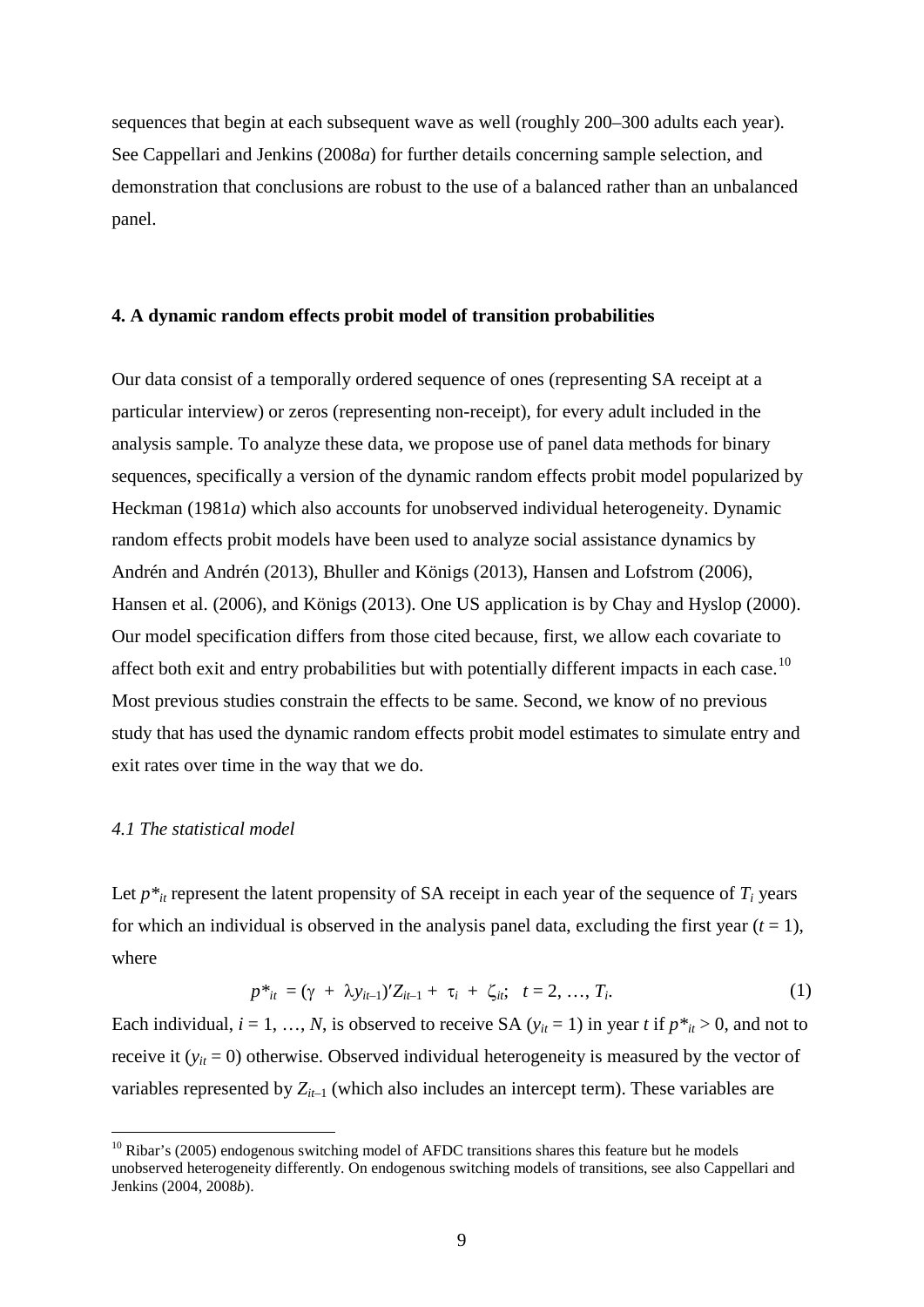measured in the year at which the individual is at risk of making a transition (year *t*–1). As we show shortly, the interactions between the lagged dependent variable  $(y_{it-1})$  and each element of *Zit*–1 allow characteristics to affect SA entry and exit rates differently.

Unobserved heterogeneity is characterized by a fixed individual-specific component  $(\tau_i)$  and a white noise error component  $(\zeta_i)$ , where the error terms are assumed to be uncorrelated with each other and with each element of  $Z_{it}$ . The errors are each assumed to have a mean of zero and be normally distributed, with the variance of ζ*it* normalized to be one, and variance of  $\tau_i$  estimated from the data. In order to relax the assumption that the unobserved individual-specific components are uncorrelated with the observed explanatory variables, we follow Mundlak (1978) and Chamberlain (1984), and many researchers since, in allowing for correlations between *ui* and *Zit* by supposing that

$$
\tau_i = \xi' \overline{Z}_i + u_i \tag{2}
$$

where  $u_i$  is distributed  $N(0, \sigma_u^2)$  and is assumed independent of  $Z_{it}$  and  $\zeta_{it}$  for all persons and time periods. The  $\overline{Z}_i$  may be defined in several ways – we follow the common practice of defining them as the longitudinal average for each individual of each characteristic within the vector *Zit* (with the exception of intrinsically time-varying variables like age). Intuitively, differences in longitudinally-averaged characteristics are informative about underlying individual-specific characteristics, so that the unobserved individual differences that are left (*ui*) may be more plausibly supposed to be independent of observed characteristics. For brevity in notation, we subsume the longitudinally-averaged variables into the vector  $Z_{it}$ henceforth.

There is an issue for estimation concerning the 'initial conditions' of the sequence of observations for each individual – whether  $y_{i1}$  is independent of  $u_i$ . If receipt in the initial year is correlated with the time-invariant individual-specific effect, a correlation is induced between the error term and the lagged dependent variable in (1), leading to bias in parameter estimates.

We handle initial conditions using the conditional maximum likelihood estimator proposed by Wooldridge (2005). Rather than modeling the joint distribution of the sequence of binary receipt indicators from the initial one to the final one conditioning on the set of explanatory variables, Wooldridge showed that one may model the distribution of the binary receipt indicators from  $t_i = 2, \ldots, T_i$ , conditioning on the set of explanatory variables and the binary receipt indicator for the initial year. Wooldridge proposed modeling the distribution of  $\tau_i$  conditional on  $y_{i1}$  and either  $Z_i = (Z_{i1}, Z_{i2}, ..., Z_{iT})$ , or  $\overline{Z}_i$ . His model for the individual-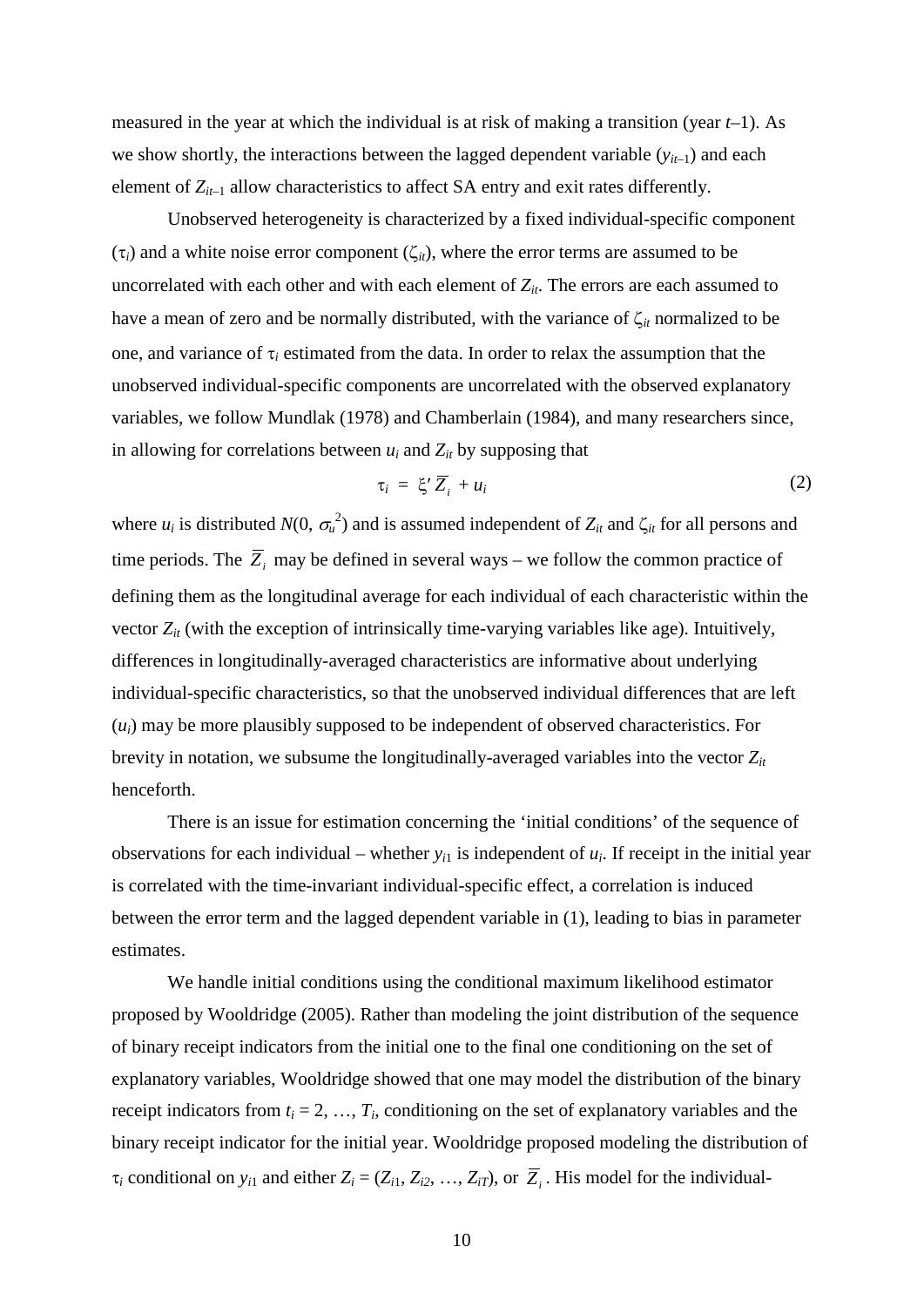specific component (abstracting from  $\overline{Z}_i$  already incorporated using the Chamberlain-Mundlak specification) can be written as:

$$
\tau_i = a_0 + a_1 y_{i1} + u_i + \zeta_{it}, \tag{3}
$$

so that equation (1) becomes

$$
p^*_{it} = (\gamma + \lambda y_{it-1})' Z_{it} + \xi' \overline{Z}_i + a_0 + a_1 y_{i1} + u_i + \zeta_{it}; \quad t = 2, ..., T_i.
$$
 (4)

The Wooldridge estimator has the advantages that initial conditions do not have to be modeled and estimation can done using standard random-effects probit software.<sup>[11](#page-11-0)</sup>

The model outlined incorporates a relatively simple dynamic structure. It characterizes a first order Markov process: transition behavior does not depend on receipt history beyond the year before the current one. Higher order Markov models can be fitted, as Chay and Hyslop (2001) and Stewart (2007) demonstrate, but we find that our model characterizes aggregate trends in transition rates relatively well (see below). More flexible approaches to duration dependence can also be modeled using survival analysis methods applied to spell data. We eschew those methods because of the difficulties of deriving consistent monthly histories (see earlier) and because using the annual interview data to define spells would underestimate the prevalence of short spells. For spell length predictions from our first order Markov model ignoring the latter issue and employing a 'steady state' assumption, see Cappellari and Jenkins (2008*a*).

#### *4.2 Model implications for entry and exit probabilities*

The dynamic random effects probit model characterizes transition probabilities for individuals of different types given appropriate conditioning on receipt status at *t*–1. The implied SA entry rate for non-recipients at  $t-1$ ,  $e_{it}$ , is:

$$
e_{it} = \Pr(y_{it} = 1 | y_{it-1} = 0, Z_{it-1}) = \Phi((\gamma' Z_{it-1}) (1 - \rho)^{0.5}). \tag{5}
$$

The implied SA persistence rate for recipients at  $t-1$ ,  $s_{it}$ , is

$$
s_{it} = \Pr(y_{it} = 1 | y_{it-1} = 1, Z_{it-1}) = \Phi(\left[ (\gamma + \lambda)' Z_{it-1} \right] (1 - \rho)^{0.5}) \tag{6}
$$

<span id="page-11-0"></span><sup>&</sup>lt;sup>11</sup> In our earlier work (Cappellari and Jenkins 2008*a*), we showed that the Wooldridge estimator provided almost identical parameter estimates to the estimators of Heckman (1981) and Orme (2001) that also account for the initial conditions issue, for both balanced and unbalanced panels. We attribute this robustness to the long length of our panel. See also Arkay (2009) and Arulampalam and Stewart (2009). We focused on estimates based on the Heckman estimator in our earlier work. Compared to the model specification employed by Cappellari and Jenkins (2008*a*), the main differences in the current paper are that observed characteristics are now measured at  $t-1$  rather than *t*, and a more extensive set of variables is included in the interaction between  $Z_{it-1}$  and past receipt.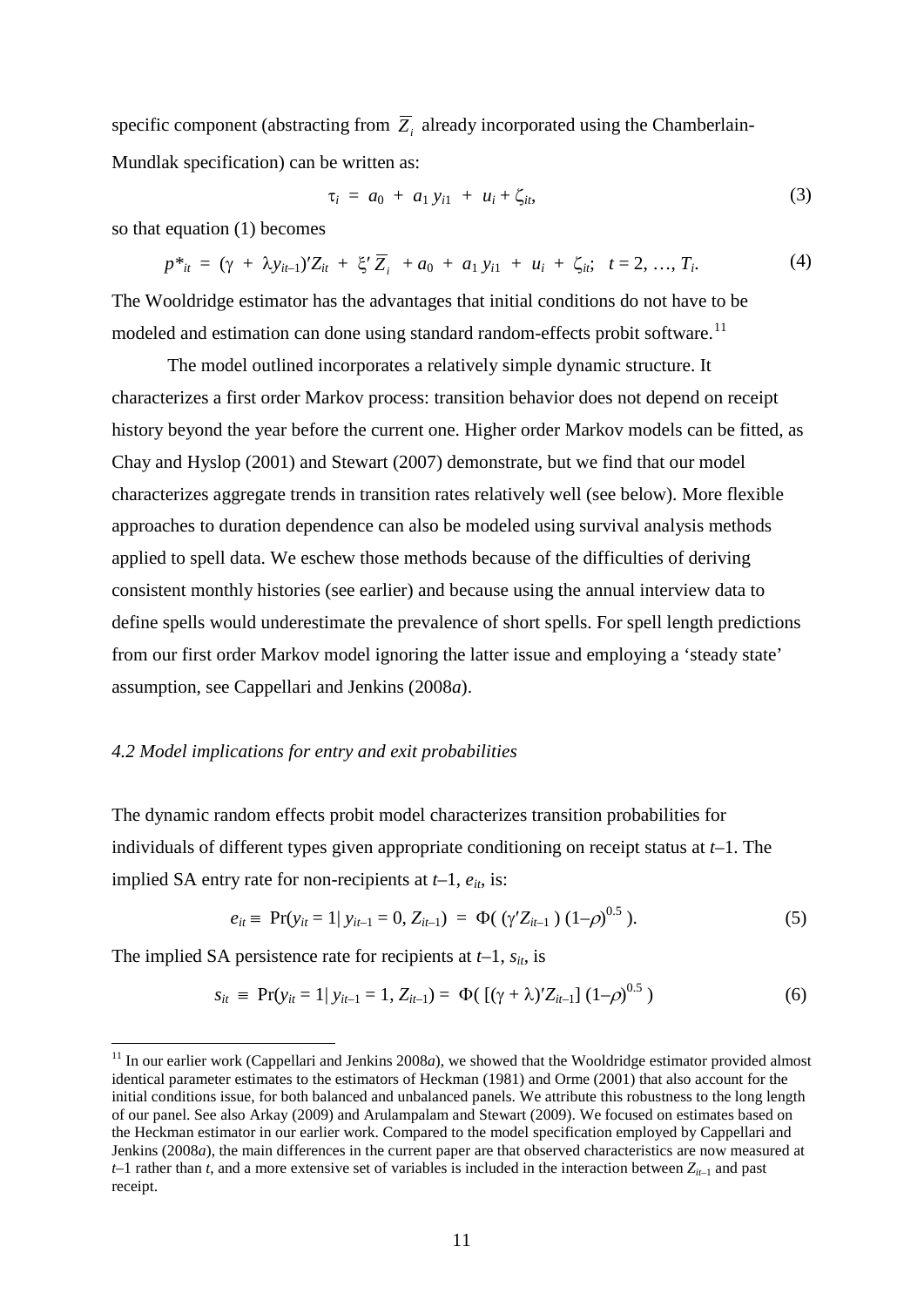and the SA exit rate for recipients at  $t-1$ ,  $x_{it}$ , is

$$
x_{it} = \Pr(y_{it} = 0 | y_{it-1} = 1, Z_{it-1}) = 1 - s_{it} \tag{7}
$$

where  $\rho = \sigma_u^2/(1+\sigma_u^2)$ . The cross-sectional SA receipt rate at *t*,  $p_{it}$ , is:

$$
p_{it} = \Pr(y_{it} = 1 | Z_{it-1}) = (1 - y_{it-1})e_{it} + y_{it-1} s_{it}
$$
(8)

The impact on the SA entry rate of a factor included in  $Z_{it-1}$  depends on the coefficient in γ corresponding to the factor. For example, we would expect larger unemployment rates to be associated with a larger SA entry rate and a smaller exit rate (a larger persistence rate), other things being equal. In this case, the coefficient on the unemployment rate in  $\gamma$  (call it  $\gamma_{\text{unemp}}$ ) would be positive. (As the model is non-linear, the precise effect of changing unemployment rates also depends on the values of other parameters and the other characteristics in *Zit*–1.) To ascertain impacts on exit rates is not quite as straightforward because they depend on sums of corresponding elements in  $\gamma$  and  $\lambda$ . For example, a negative association between the exit rate and the unemployment rate requires  $\gamma_{\text{unemp}} + \lambda_{\text{unemp}}$  to be negative. Observe that many previous studies using dynamic random effects probit models constrain the impact of covariates on entry and exit rates to be the same: the  $\lambda$  vector contains an intercept term and zeros otherwise. (In the example just discussed, the assumption would be that  $\lambda_{\text{unemp}} = 0$ .)

For each year within our sample period, we simulate aggregate SA entry and exit rates, as well as cross-sectional receipt rates. We substitute our estimates of γ, λ and  $\sigma_u^2$  into equations (5)–(8) to derive predicted transition and receipt probabilities for each individual in the estimation sample, year by year, and then we average the individual-specific probabilities across those at risk to derive the aggregate rates.

The model accounts for trends in aggregate entry and exit rates over the period in two ways. One is through time-varying parameters: we allow the intercepts in  $\gamma$  and  $\lambda$  to be yearspecific. Second, there are changes over time in the characteristics (*Z*) among those at risk of SA exit or entry (such as changes in the local unemployment rates that individuals face), and these affect our predictions of aggregate transition probabilities because we derive them by averaging individual-specific probabilities across the individuals at risk in each year.

We assess the model's within-sample goodness of fit by comparing predicted and observed aggregate SA transition and receipt probabilities, year by year. Having shown that the model fits relatively well, we use it to undertake some counterfactual simulations in order to investigate the relative impacts of changes such as benefit reforms and unavailability of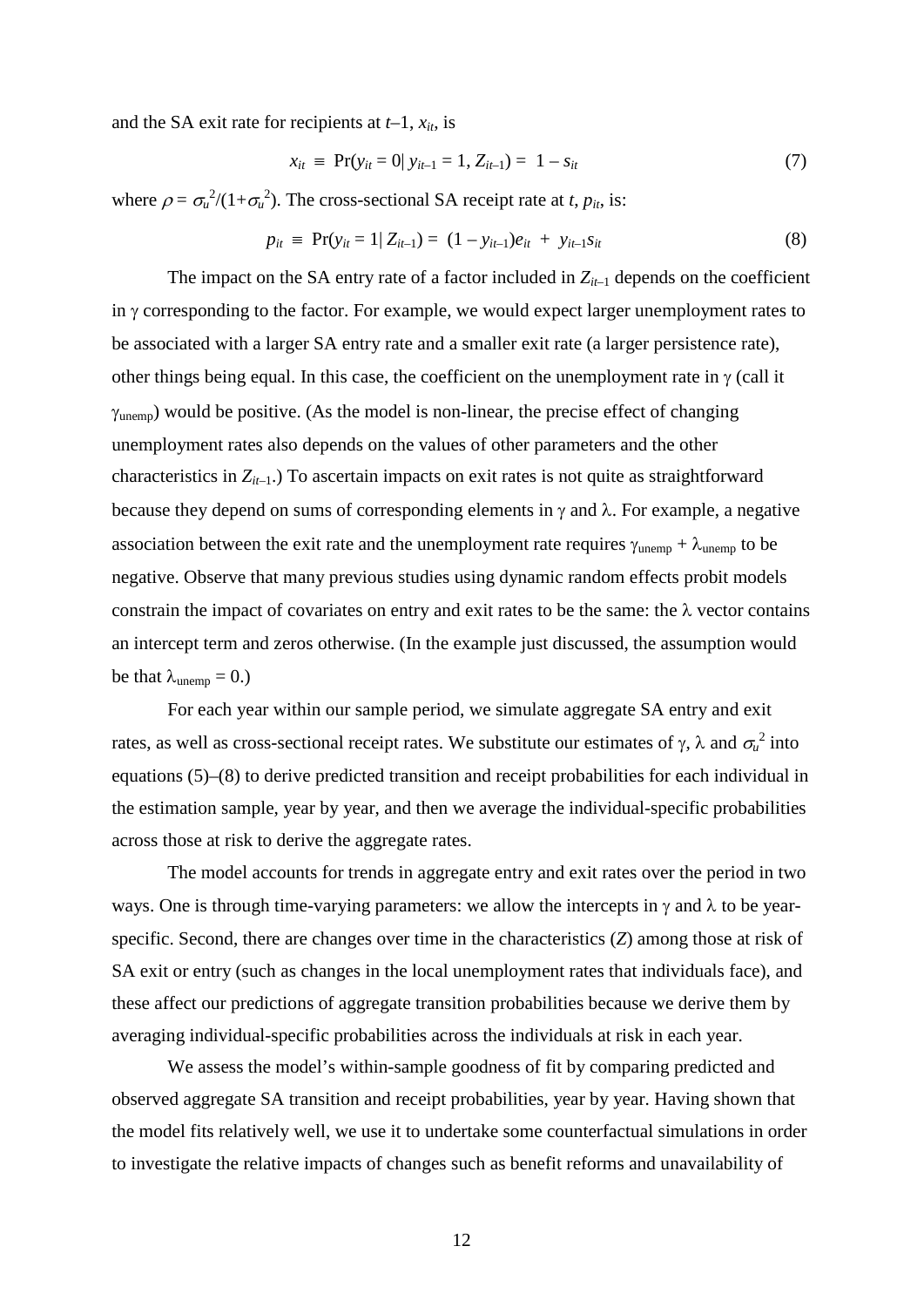jobs. In the first case, we compare observed aggregate SA entry, exit, and receipt rates with the corresponding rates predicted by holding the year-specific intercepts in  $\gamma$  and  $\lambda$  fixed at their values at the start of the period, with all other factors (parameters and characteristics in *Zt–*1) being held fixed. (The reason for this specification is discussed in the next Section.) In the second case, we compare observed rates with the rates predicted with local unemployment rates held at their levels at the start of the period. In both cases, the larger is the difference between the counter-factual and within-sample predictions, the larger is the effect that we attribute to the factor examined. We would emphasise that this is a descriptive assessment of 'impact' rather than a causal one but we believe that it is valuable nonetheless, because it helps one judge the economic significance of the estimated model parameters in a more helpful way than simply looking at each parameter in isolation. For more details of the simulations, see Section 5; the characteristics included in *Z* are discussed next.

#### *4.3 Explanatory variables*

Observed characteristics are summarized by sex and age, highest educational qualification, and health status. Age refers to whether the individual is aged 50 or more years: we expect older workers to have less work attachment, other things being equal, and hence higher SA entry and lower SA exit rates. We distinguish four categories of educational qualification: none, low, high, and missing. 'Low' refers to having passes in examinations taken at age 16 (CSE(s) and/or O-levels); 'high' refers to having passes in examinations taken at age 18 (Alevel(s)) or higher qualifications such as a degree. Around one tenth of respondents have missing data on educational qualifications: these are mostly respondents for whom only a proxy interview was gained but sufficient information was derived about other characteristics from the proxy respondent so that the individual could be included in the sample. The missing qualifications indicator is better interpreted as a control for response propensity than as a measure of educational qualifications. Health status refers to whether the respondent stated that s/he had one of more of 13 health problems.<sup>[12](#page-13-0)</sup>

<span id="page-13-0"></span> $12$  The problems refer to: (1) Problems or disability connected with: arms, legs, hands, feet, back, or neck (including arthritis and rheumatism); (2) Difficulty in seeing (other than needing glasses to read normal size print); (3) Difficulty in hearing; (4) Skin conditions/allergies; (5) Chest/breathing problems, asthma, bronchitis; (6) Heart/blood pressure or blood circulation problems; (7) Stomach/liver/kidneys; (8) Diabetes; (9) Anxiety, depression or bad nerves; (10) Alcohol or drug related problems; (11) Epilepsy; (12) Migraine or frequent headaches; (13) Other health problems.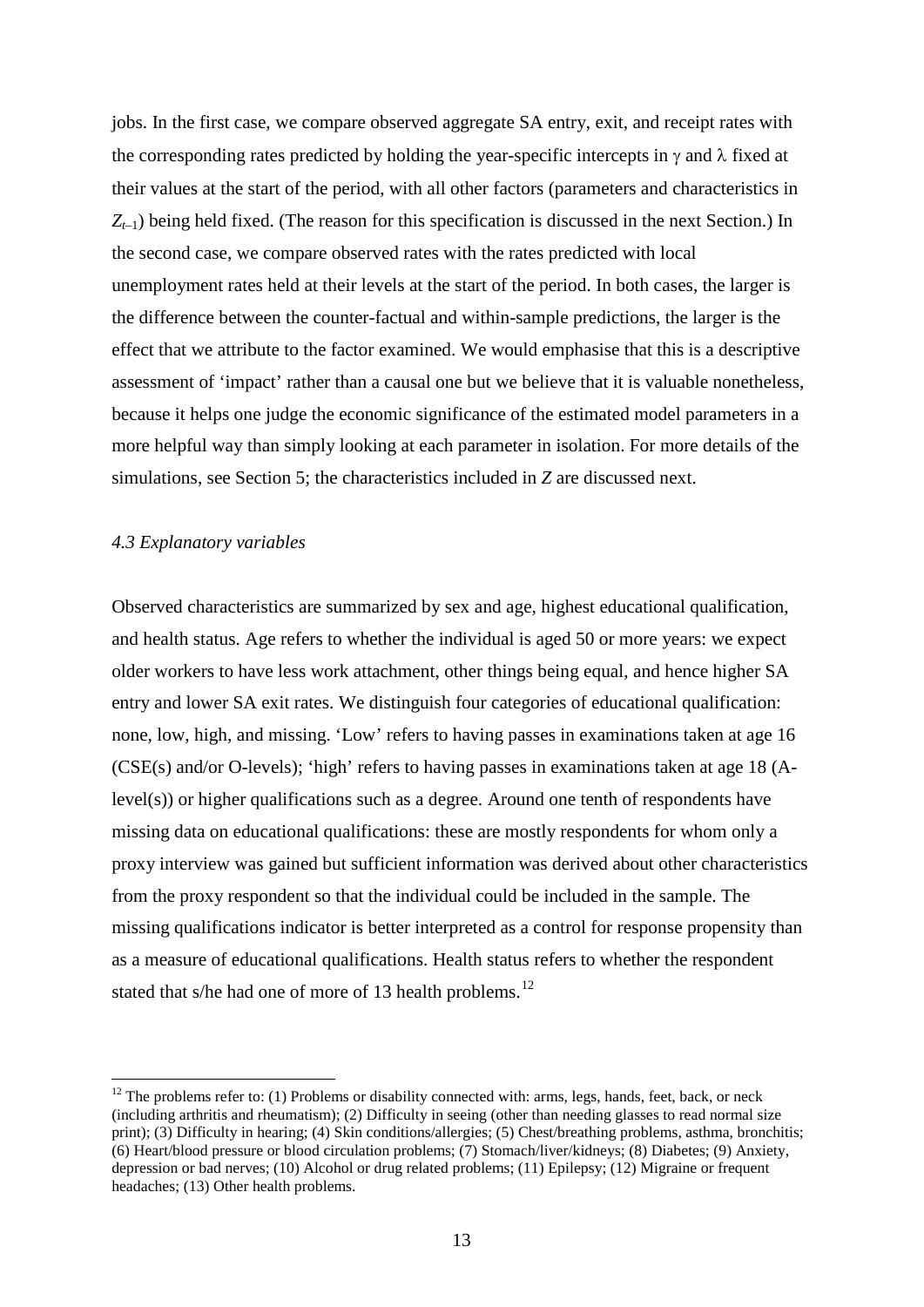The characteristics of each respondent's family are summarized by the number of dependent children, whether the age of the youngest child is less than five years, and by family type (single adult, couple, or lone parent). We also control whether the respondent lives in the London area (as the labour market is very different from elsewhere in the country), and housing tenure (whether the respondent lived in owner-occupied housing rather than other tenures such as social housing or renting privately). We do not suggest that tenure itself necessarily has an impact; rather it is a marker for other factors including differences in wealth and assets and local area disadvantage.

The remainder of the explanatory variables relate to the factors cited earlier in the descriptions of trends in aggregate receipt and transition rates (Figures 1 and 2), specifically changes in the unavailability of jobs and in tax and benefit policies.

Our measure of unemployment is the unemployment rate in the individual's local area, by which we mean travel-to-work area (TTWA). A TTWA is defined with reference to commuting patterns, and corresponds broadly to a city and surrounding area. More precisely, the local area unemployment rate is the ratio of the number of unemployed people to the number in the labour force in the individual's TTWA at the time of the annual interview, derived from the Joint Unemployment & Vacancies Operating System Cohort (a 5 per cent sample of all computerized claims for unemployment-related benefits selected by reference to a claimant's National Insurance Number).<sup>[13](#page-14-0)</sup>

The impacts of benefit policy changes are accounted for by allowing the intercept terms in the SA entry and exit equations to differ by survey year. We follow this strategy rather than including measures of (say) programme generosity over time for two reasons. First, benefit rates in the UK are set nationally; there is no spatial variation across regions or states as in the USA or some European countries. Second, there have many program changes within the 1991–2005 period (Tables 1 and 2), and so it is difficult to identify the impact of any specific policy reform. Our approach is therefore more descriptive than causal and we cannot identify the impact of specific policies. Nonetheless, we expect that if the policy changes cited in Table 2 had had an effect on SA entry and exit rates, they would be reflected in changes in the time-varying intercepts, especially around 1996, 1999 and 2003 (see the earlier discussion).<sup>[14](#page-14-1)</sup>

<span id="page-14-0"></span><sup>&</sup>lt;sup>13</sup> See Cappellari and Jenkins (2008*a*) for more details. It is not possible to construct a consistent series that both covers the period 1991–2005 and extends further into the future.

<span id="page-14-1"></span> $14$  We also considered a quasi-differences-in-differences approach in which we also included interactions between the survey year indicators in  $Z_{it-1}$  and the presence of children: the reasoning is that the Labour government's reforms were directly primarily at families with children. As it happened, very few coefficients on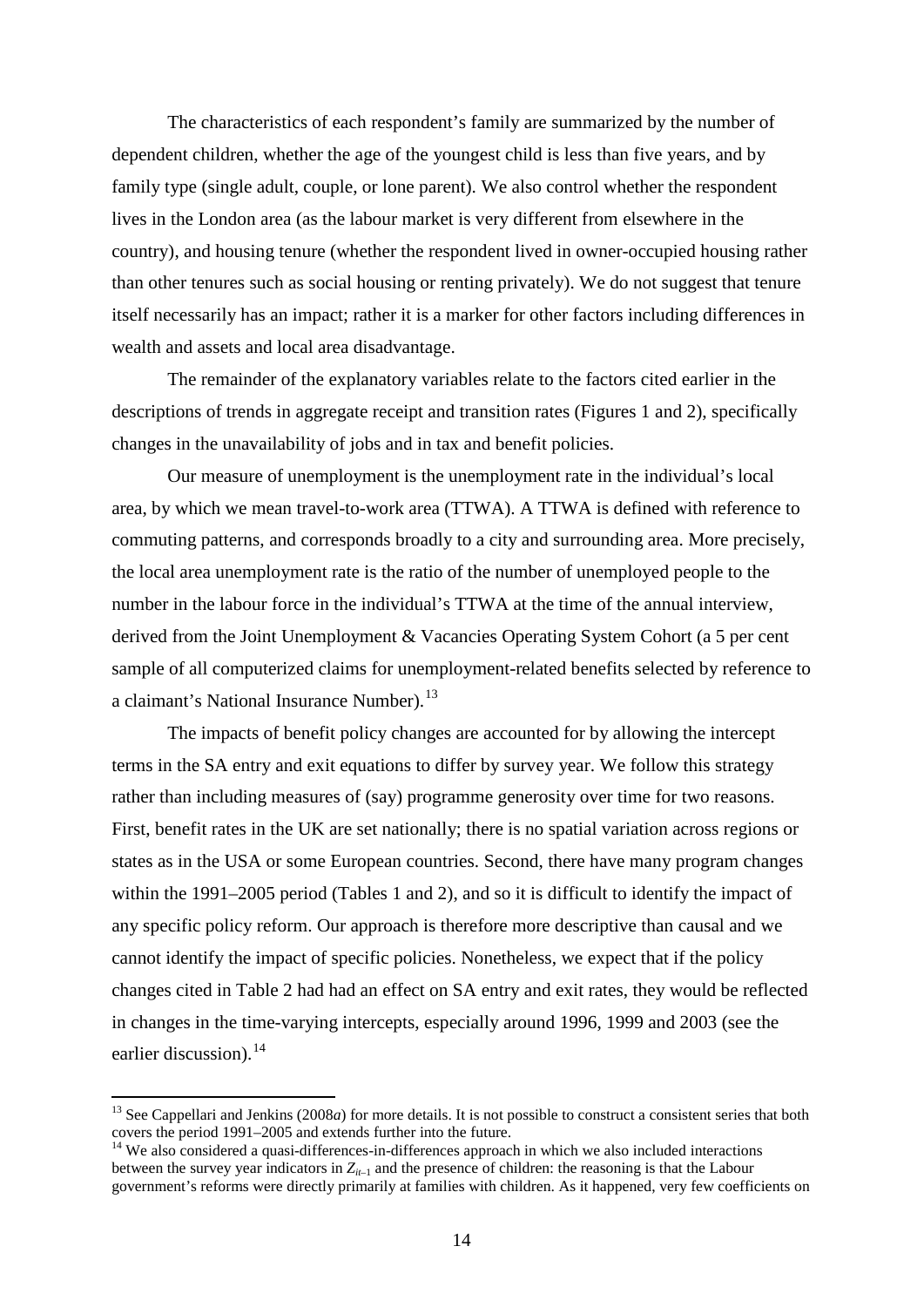Derivation of unbiased estimates relies on the assumption that all explanatory variables are strictly exogenous. This assumption is relatively innocuous for factors such as local unemployment rates or changes to the benefit system (changes to which are what we consider in our counterfactual simulation exercises). More debatable is our supposition that the impacts of a shock in an individual's SA eligibility on the individual's future housing tenure or household type are sufficiently small that they may be ignored. To account for potential endogeneity is particularly difficult and hampered, for example, by a lack of plausible instruments. For valuable discussion of the issues, see Biewen (2009).

#### *4.4. Characteristics of at-risk groups, and trends over time*

Changes in the aggregate SA transition rates depend in part on changes in the composition of the populations at risk (see above). Consider first those at risk of entry (SA non-recipients). Averaging over the period as a whole, the mean age was 41 years, half the sample were women, and just over one half reported at least one health problem. About thirteen per cent had no educational qualifications and a quarter had only low educational qualifications. Almost a half of non-recipients had at least one dependent child and just under a fifth had a child aged less than five years. Four-fifths were part of a couple, some 17 per cent were single adults and 3 per cent were lone parents. Just over 80 per cent lived in owner-occupied accommodation, one in ten lived in the London area, and the average local area rate was just over 5 per cent. These whole-period averages disguise some marked trends over time. In particular, there was a rise in the proportion reporting a health problem (up from around 50 per cent in 1991 to around 60 per cent in 2005), and even larger changes in the distribution of educational qualifications. The fraction of non-recipients with no or low educational qualifications declined from around 53 per cent in 1991 to 26 per cent in 2005. The other main variation over time was in local area unemployment rates, which declined from almost 10 per cent on average at the start of the 1990s to just over 2 per cent in 2005. In contrast, the means of virtually all the demographic variables (age, number and age of children, family type) changed very little.

These changes suggest that one reason for the decline in SA entry rates may be the improvement in educational qualifications (improving employability) and the decline in local area unemployment rates reflecting improved availability of jobs. The rate of decline in the

-

interaction variables were statistically significant, and the temporal pattern of the estimates did not correspond with expectations regarding the timing of policy changes.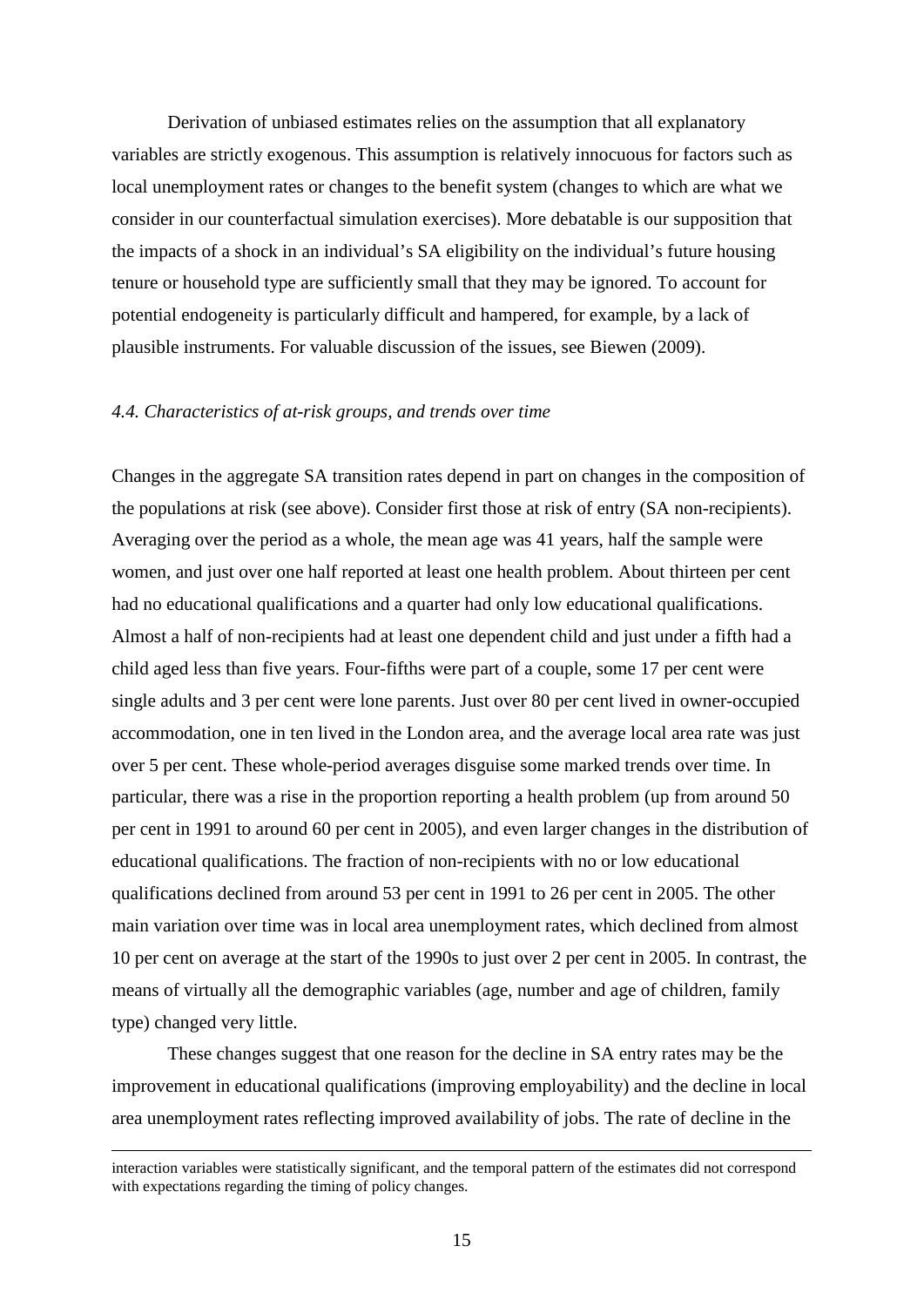average local area unemployment rate leveled off around 1997, which is consistent with the leveling off in the decline in the entry rate around that year (Figure 2).

Consider now those at risk of SA exit. Averaging over the period as a whole, we find that compared to non-recipients, the proportion of female recipients is larger (60 per cent rather than 50 per cent), and the proportion with relatively low educational qualifications is higher (40 per cent of recipients have no qualifications compared to 13 per cent of nonrecipients). A quarter of recipients belong to families with three or more children (compared to 8 per cent of recipients) and the proportion with a child aged less than five years is 25 per cent rather than 18 per cent. About one quarter of recipients are lone parents but only 3 per cent of non-recipients. The proportion of SA recipients living in owned accommodation is only one third compared with 80 per cent for non-recipients. In addition, recipients tend to live in areas with slightly higher unemployment rates than non-recipients. In sum, SA receipt is concentrated among individuals with characteristics commonly associated with labour market disadvantage.

As far as trends are concerned, there are both similarities and differences between SA recipients and non-recipients. For both groups, the prevalence of health problems rose between 1991 and 2005, but the increase is larger for recipients (from 53 per cent to 76 per cent, compared to from 50 per cent to 59 per cent). Local area unemployment rates fell for both groups; so too did the proportion with no educational qualifications but the decline in the latter was smaller for SA recipients than non-recipients. There are some distinctive demographic trends for recipients: the proportions with children and with young children in particular declined over time. There was also a decline in number of lone parents among recipients (from 35 per cent in 1991 to 18 per cent in 2005). In principle this might be explained by a shift in low income families with children (and lone parents in particular) from SA receipt to receipt of in-work benefits such as WFTC, but the proportions of couples with children and of lone parents was largely unchanged over the period. Another marked trend among recipients is the decline in the proportion living in owned accommodation, from 41 per cent in 1991 to 22 per cent in 2005. Put another way, the association between SA receipt and living in rented accommodation (much of which is subsidized social housing) has increased.

These patterns suggest that two trends in particular may help account for the decline in the aggregate SA exit rate over time: the rise in proportion of recipients with health problems, and the large rise in the proportion living in non-owned accommodation. Both trends are consistent with a 'creaming' hypothesis – the most skilled and work-ready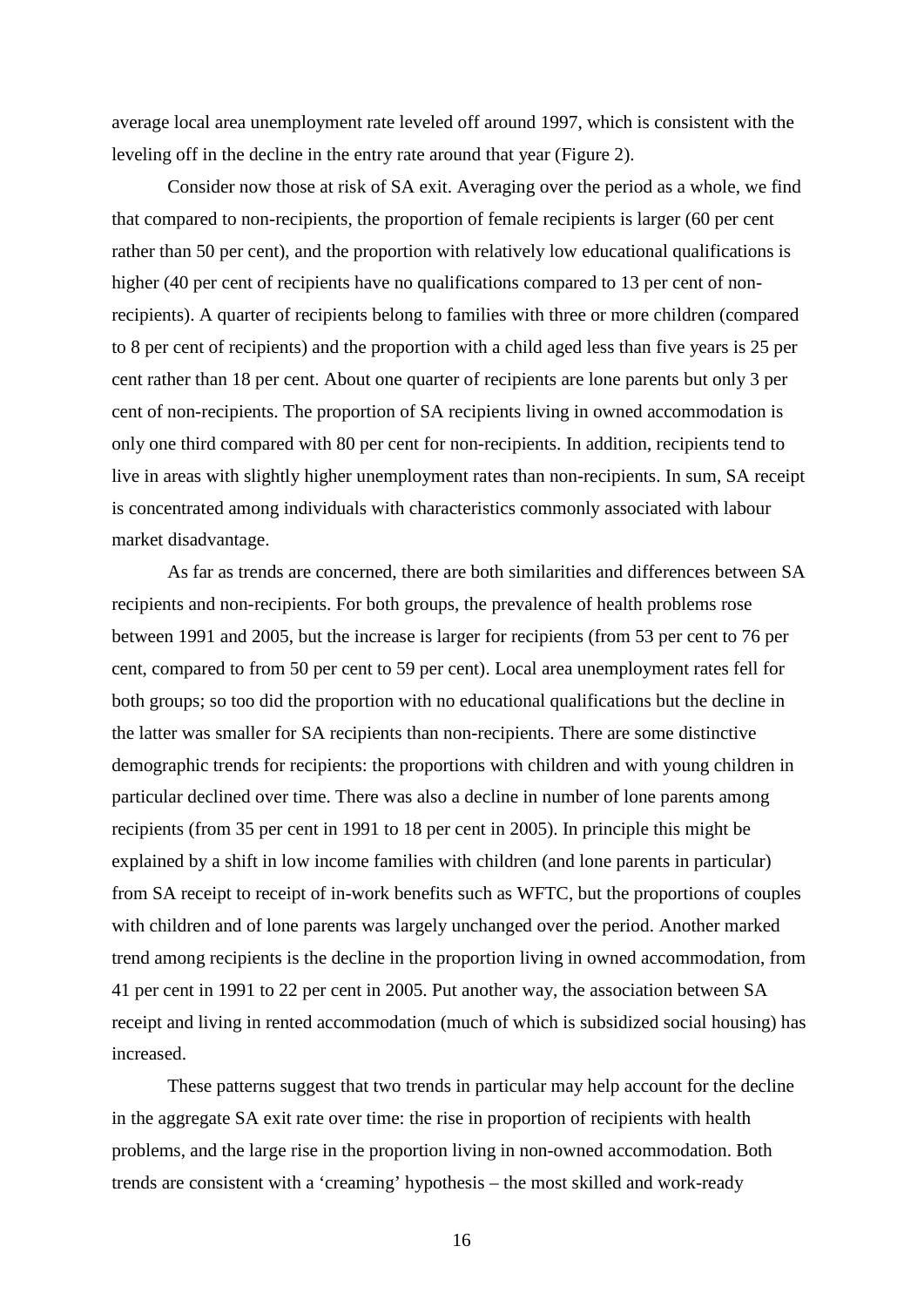individuals left SA for a job, whereas the group left on SA increasingly consisted of individuals who were less well equipped for work, and for whom the probability of SA exit is relatively low.

#### **5. Model estimates and counterfactual simulations**

#### *5.1 Model parameter estimates*

Estimates of the dynamic random effects probit model specified in (4) are set out in Table 3. In the top half of the table, the first column of numbers refers to estimates of  $\gamma$  and the second column to estimates of  $\lambda$ . In the bottom half of the table are the estimates of the effects of the longitudinally-averaged variables on SA receipt propensities, the impact of being in SA receipt when initially observed, and the variance of the unobserved heterogeneity distribution.

Table 3 shows that SA entry probabilities are lower for women, individuals living with a partner, and without a child aged less than 5 years. There is a gradient in entry rates with educational qualifications – highest for those with no qualification and lower the higher the qualifications attained (and higher still for those with missing qualifications data). There is no statistically significant association between entry rates and age, the presence of health problems, number of children, home ownership, and residential location.

## <Table 3 near here>

The greater the local area unemployment rate, the larger is the SA entry rate – which is consistent with the aggregate trend data shown in Figures 1 and 2.

The pattern of estimates of the survey year intercepts also corresponds with the trends in aggregate data. (The year labels shown in Table 3 refer to year *t* for transitions between year *t*–1 and year *t*.) Between the mid-1990s and the mid-2000s, the coefficients become increasingly negative implying a lower SA entry rate, other things being equal. These appear to be large changes: the estimated intercept doubled in magnitude between 1995 and 2005, from –0.14 to –0.28. But are there variations in intercepts corresponding to years of major benefit reform (survey years 1997, 2000, and 2004 according to the labeling convention used in Table 3)?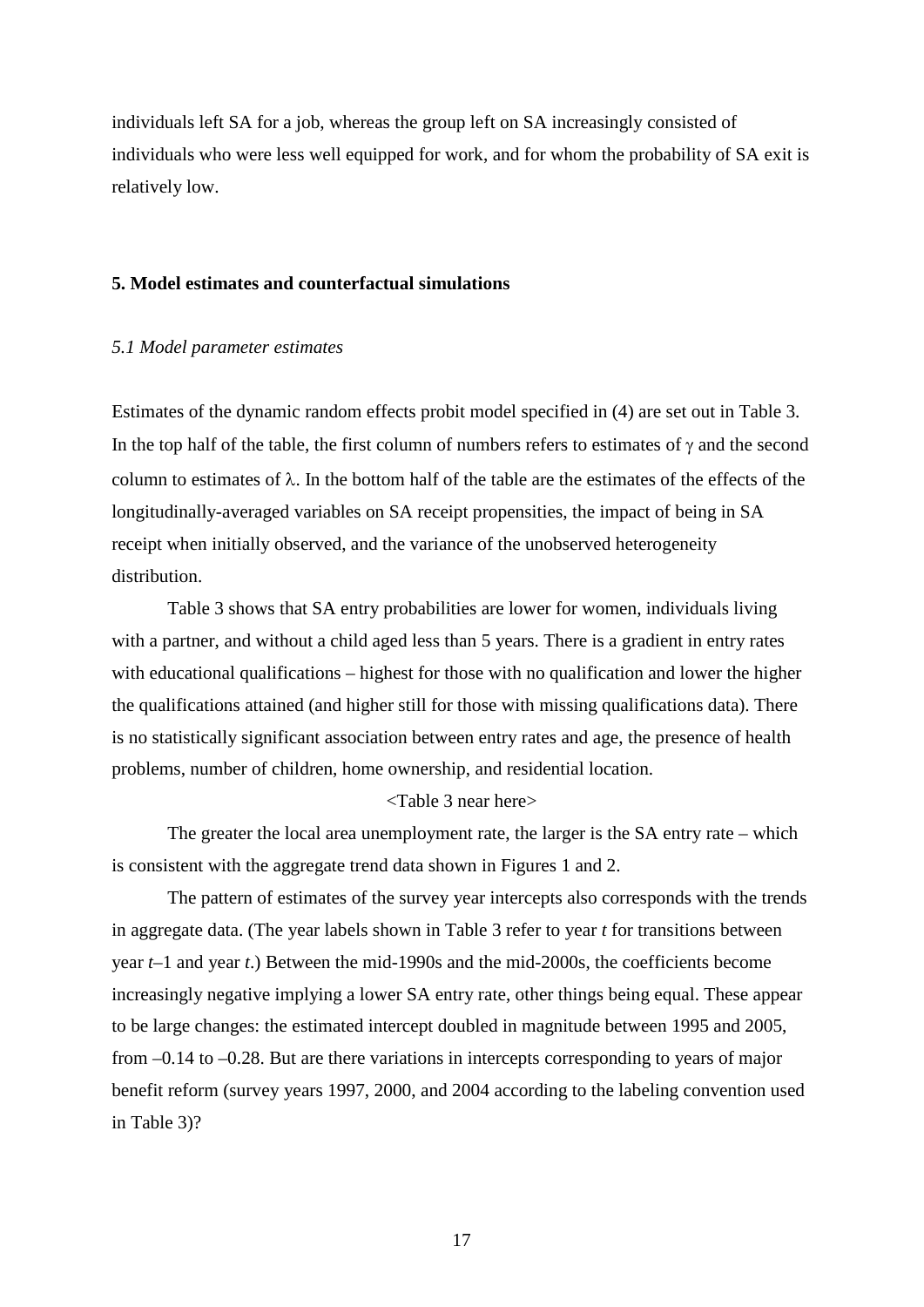The estimates suggest that the introduction of JSA, accompanied by tightening of eligibility conditions, was associated with a decline in SA entry rates. For those at risk of entry in 1996 (year  $t = 1997$ ), the estimated coefficient is  $-0.17$ , but it is  $-0.37$  for those at risk of entry in 1997 (year *t* = 1998). There is also some evidence consistent with a WFTC introduction effect as the coefficient for those at risk of entry in 1999 (year *t* = 2000) is –0.24, but –0.43 for those at risk of entry a year later. In contrast, there is no similar change in the coefficients for years round the change from WFTC to WTC. We therefore find a smoking gun for some effects on SA entry rates of benefit policy reforms. We refrain from drawing stronger conclusions about causality for the reasons described earlier.

What about the determinants of exit rates? Observe, first of all, that relatively few of the coefficients on interactions between characteristics and lagged SA receipt status are statistically significant. The exceptions concern the number of children in the family and whether the respondent has a partner. Having more children is associated with a smaller exit rate, whereas being a member of a couple is associated with larger exit rate. Otherwise, we find, for example and as expected, that having better educational qualifications is associated with a higher exit rate, and a larger unemployment rate is associated with a lower exit rate.

By contrast with the results for entry rates, there appears to be little evidence of benefit policy reform effects on exit rates. For the relevant survey years, observe that the sum of corresponding  $\gamma$  and  $\lambda$  intercepts is close to zero: the estimates are of approximately the same magnitude and of the opposite sign. Hence the change between successive years is also negligible.

The estimates of the parameters associated with unobserved heterogeneity are at the bottom of Table 3. The table shows that individuals with a disposition to health problems or many children are more likely to receive SA. Family type and housing tenure also matter. Individuals who are more likely to be lone parents are more likely to receive SA, whereas individuals with a partner are less likely to. Home-owners are less likely to receive SA than renters. Experiencing persistently high local area unemployment rates does not appear to be associated with a high probability of SA receipt, other things being equal. (Thus it is the yearto-year variations in unemployment that drive changes in SA receipt, by changing exit and entry propensities.) There is statistically significant unobserved heterogeneity in addition to the heterogeneity captured by the longitudinally-averaged variables: the estimate of  $\sigma_u^2$  is 0.42. Finally, observe that initial conditions matter. Individuals who are receiving SA when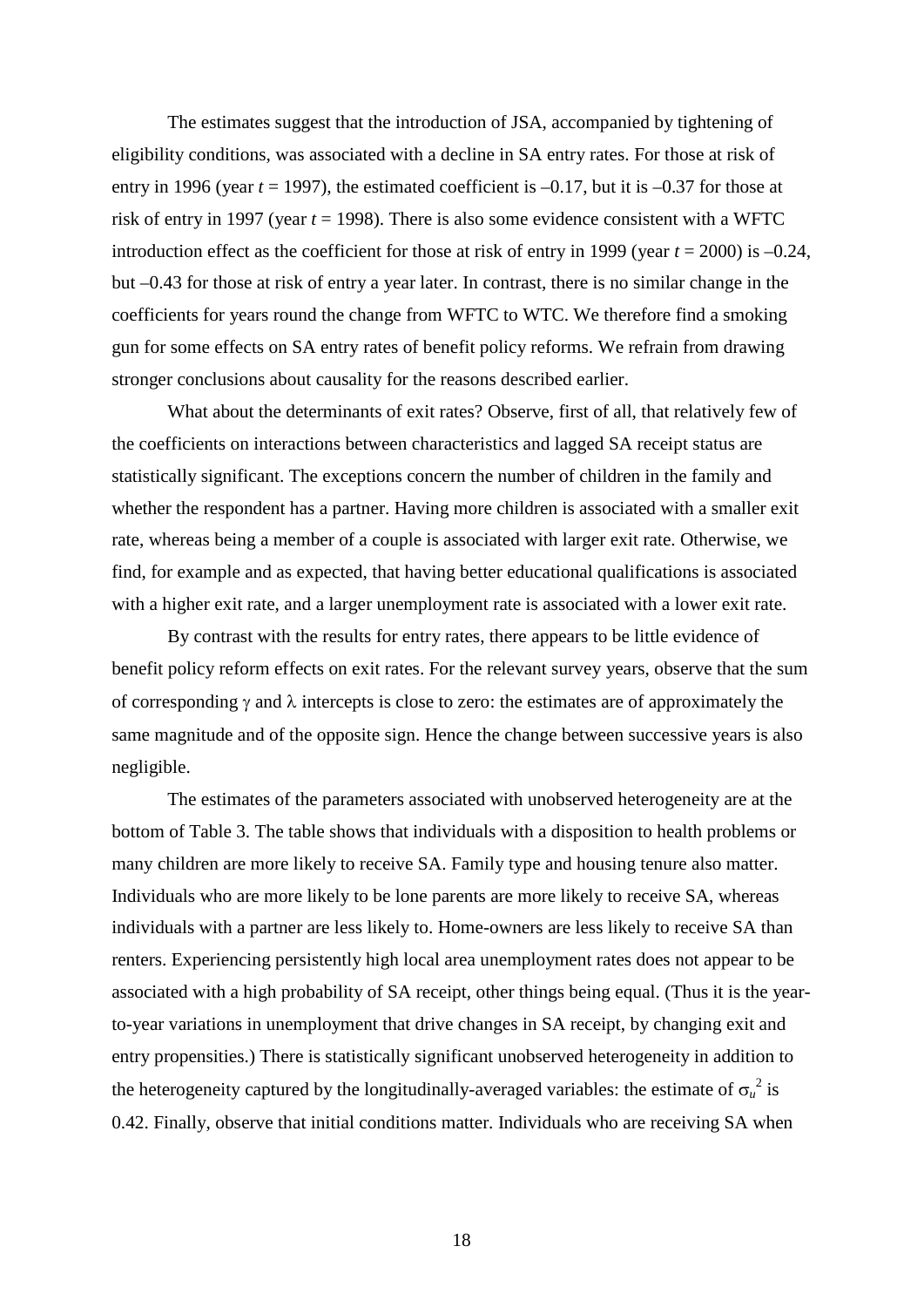initially observed are much more likely than non-recipients to be receiving SA in some subsequent year.

#### *5.2 Counterfactual simulations*

We now show that the fitted model tracks the aggregate trends in aggregate SA transition and receipt rates and then assess the main drivers of the trends using counterfactual simulations.

Figure 3 compares observed and within-sample predictions of SA entry, exit and receipt rates year by year. (The series for the observed rates differ slightly from those shown in Figures 1 and 2 because they are based on the estimation sample. This is smaller than the samples for Figures 1 and 2 because of missing values on elements in  $Z_{it-1}$ .) Panel (a) compares entry rates; panel (b) compares exit rates; and panel (c) compares receipt rates.

## <Figure 3 near here>

The within-sample predictions are good.<sup>[15](#page-19-0)</sup> Entry rates are tracked remarkably well by the model. Exit rates are tracked less well, with the gap between observed and predicted rates increasing between 1992 and 1999 to around 10 percentage points and remaining at that level thereafter. On the other hand, the confidence intervals around the estimates of observed and especially predicted exit rates are relatively large (sample sizes are relatively small) and overlap.<sup>[16](#page-19-1)</sup> Moreover, the turning points in the two exit rate series correspond. And, as emphasized earlier, it is entry rate trends rather than exit rate trends which are the main driver of receipt rate trends. For these various reasons, we are relatively sanguine about the withinsample prediction of exit rates. The importance of entry rates is highlighted by the comparisons of predicted and observed receipt rates shown in panel (c). Within-sample predictions under-estimate the aggregate receipt rate in each year, but the difference is small (at most around half a percentage point).

Given the good within-sample fit, we proceed to our counterfactual simulations. The first exercise concerns the impact of the decline in unemployment rates after the early-1990s recession. To assess this, we consider what would have happened to SA entry and exit rates were unemployment to have remained at its 1993 peak and everything else were to stay the same (including the values of the longitudinally-averaged variables and initial receipt status). More precisely, individual-specific local area unemployment rates in each year are set equal

<span id="page-19-0"></span><sup>&</sup>lt;sup>15</sup> The fit is much better than reported in the working paper versions of this paper because we have corrected a programming error.

<span id="page-19-1"></span> $16$  Confidence intervals are not shown in the figures for legibility's sake.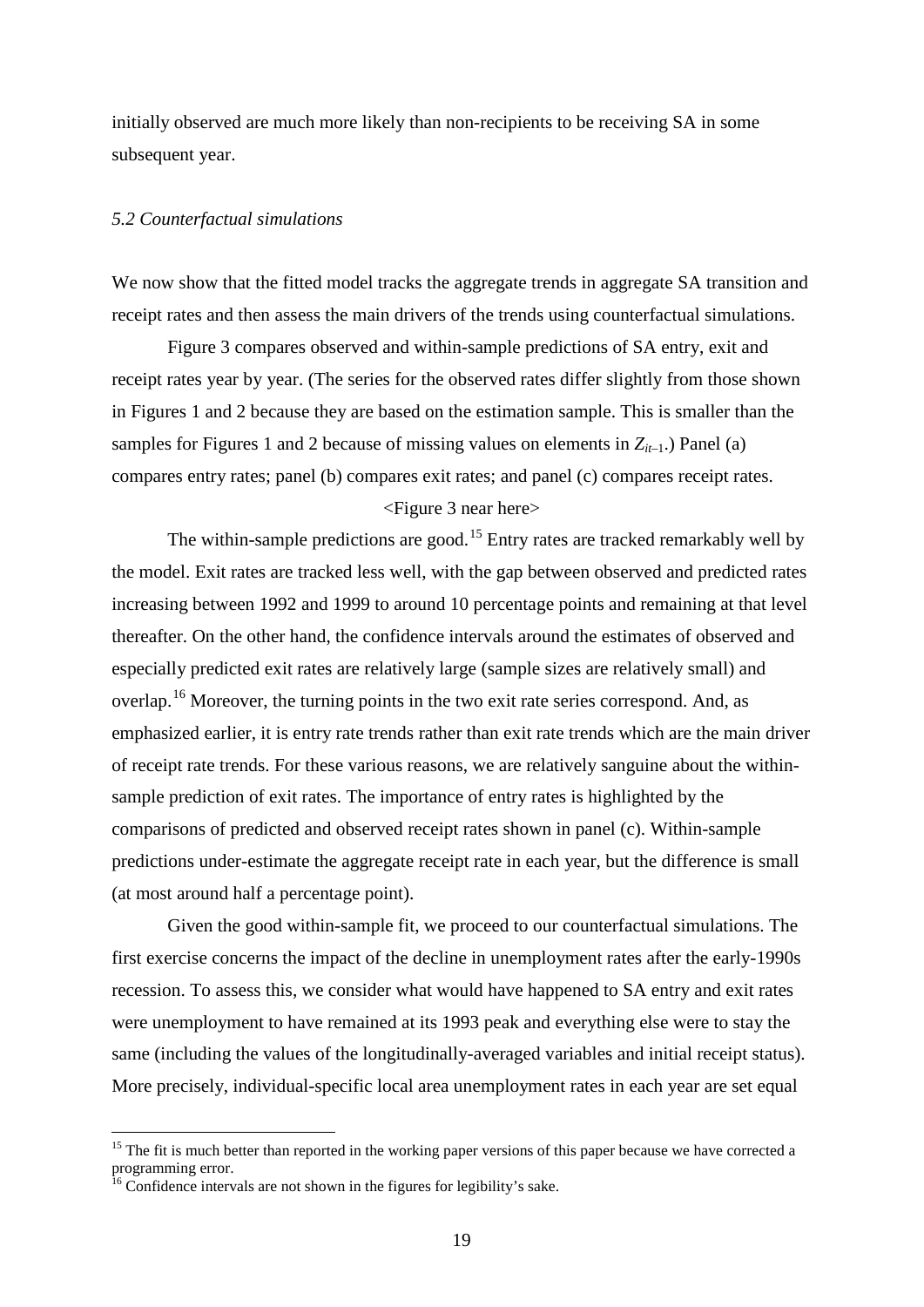to their 1993 values. The simulation generates the predictions of aggregate rates shown by the series labeled '1993 unemployment rates' in Figure 4.

#### <Figure 4 near here>

Figure 4 suggests that the fall in unemployment rates over the period had a large impact on SA entry rates. If unemployment rates had remained at their peak level, the entry rate would have been almost 1 percentage point higher by 2005. This is a large impact given that the aggregate (within-sample predicted) entry rate was just over 1 per cent in 2005. Observe that most of impact of falling unemployment rates occurred before 2000, as suggested by the aggregate unemployment rate trends reported in Figure 1. The difference between the counter-factual and within-sample simulated rates increases sharply between 1993 and 1997 (to 0.7 percentage points) and then increases at a slower rate over the rest of the period, reaching a rate some 0.9 percentage points higher in 2005 than in 1993.

For SA exit rates, we also see the impact expected. If unemployment rates had remained at their early-1990s high, the exit rate would have been lower but, again, with the gap increasing fastest before 2000 and less thereafter. However, the magnitude of the simulated effect on exit rates is relatively small compared with the impact on entry rates. The difference between the series in panel (b) is never more than 4.7 percentage points (reached in 2004), which is a small amount compared to the predicted within-sample aggregate exit rate (which fluctuates around 40 per cent).

The simulated impact of persistently high unemployment rates on aggregate SA receipt rates is shown in panel (c) of Figure 3. The gap between predicted series increases over the 1990s, and from around 1998 through to 2005, the receipt rate is predicted to be around 1 percentage point higher. This is a relatively large magnitude given the size of the receipt rate in the 2000s.

Our second counterfactual exercise investigates factors associated with the passage of time, including benefit policy reform effects. We compare the within-sample prediction series with aggregate rates predicted by fixing the survey year intercepts at their estimated values for 1993. (All other factors remain unchanged.) The resulting series are shown in Figure 5, panels  $(a)$ – $(c)$ .

For SA entry rates, the effects associated with the passage of time are large, and larger in magnitude than the effect associated with persistently high unemployment rates. By 1998, the gap between series had increased to around 1.1 percentage points and fluctuated around that size until 2005. The simulations for exit rates (panel b) confirm the impressions derived from discussion of the regression table estimates: there is little clear evidence of policy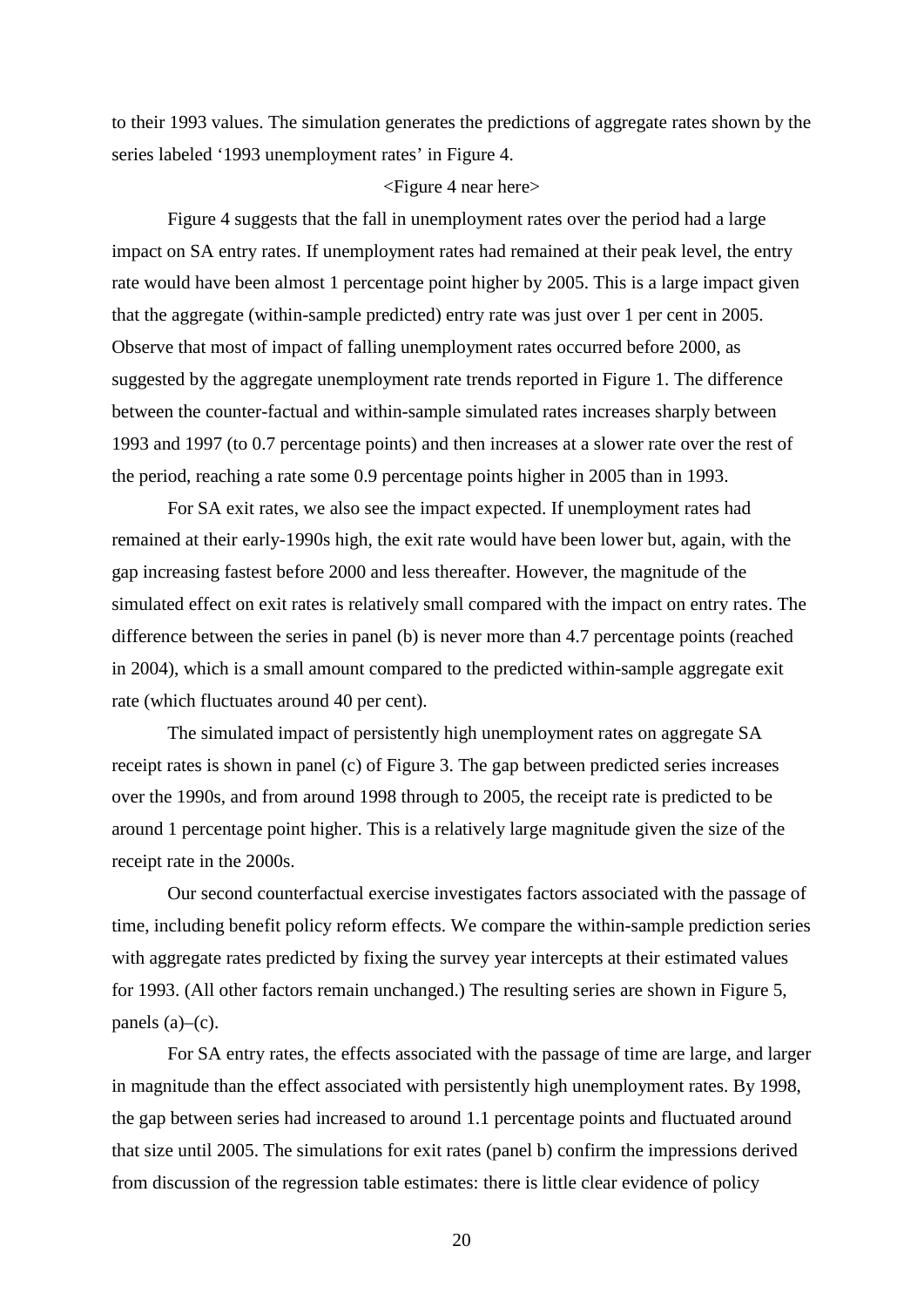reform or other time effects in this case. The counterfactual and within-sample series overlap substantially. Hence, unsurprisingly, the results for the receipt rate are similar to those for the entry rate. If there had been no year effects, the proportions receiving SA would have been higher, notably from around 1996 onwards. The predicted increase fluctuates over following decade between around 0.7 and 1.4 percentage points, and thus about the same size as the effect predicted were 1993 local unemployment rates to have persisted. Clearly, this exercise does not identify the size of the impact of any specific benefit policy reform, rather it indicates changes associated with the passage of time and so, at most, it provides an upper bound on the cumulative impact of policy changes.

#### <Figure 5 near here>

In Section 4, we noted how changes in distributions of characteristics over time could account for changes in SA transition and receipt rates and, for example, drew attention to a marked upgrading in educational qualifications among the working-age population and a halving between 1991 and 2005 in the proportion of owner-occupier SA recipients from around 40 per cent to around 20 per cent. We investigated the impact of these two factors using counterfactual simulations as well, fixing at 1991 levels first the distribution of educational qualifications and then, second, the proportion of individuals who were owneroccupiers. In the first exercise, the impacts were small compared to the effects of falling unemployment rates or of year-specific effects that were discussed earlier. In the second exercise, there was no perceptible impact at all. For brevity's sake, we do not show the predictions here. (They are reported in the working paper versions of this paper.)

#### *5.3 Heterogeneity in transition rates*

So far, the simulations have been concerned with generating predictions of aggregate transition rates and their trends over time. This involved averaging of individual-level predictions and hence information about the degree of heterogeneity in transition rates across individuals with different characteristics was hidden. We now illustrate this heterogeneity by predicting SA entry and exit rates for an individual with a specific 'base' set of characteristics, and compare these predictions with those derived by changing each of a number of characteristics one at a time. The predictions refer to a particular year. The results are shown in Table 4. The 'base' set of characteristics refers to a woman aged 40 years who is an owner-occupier living outside London, married with one child under 5, has no health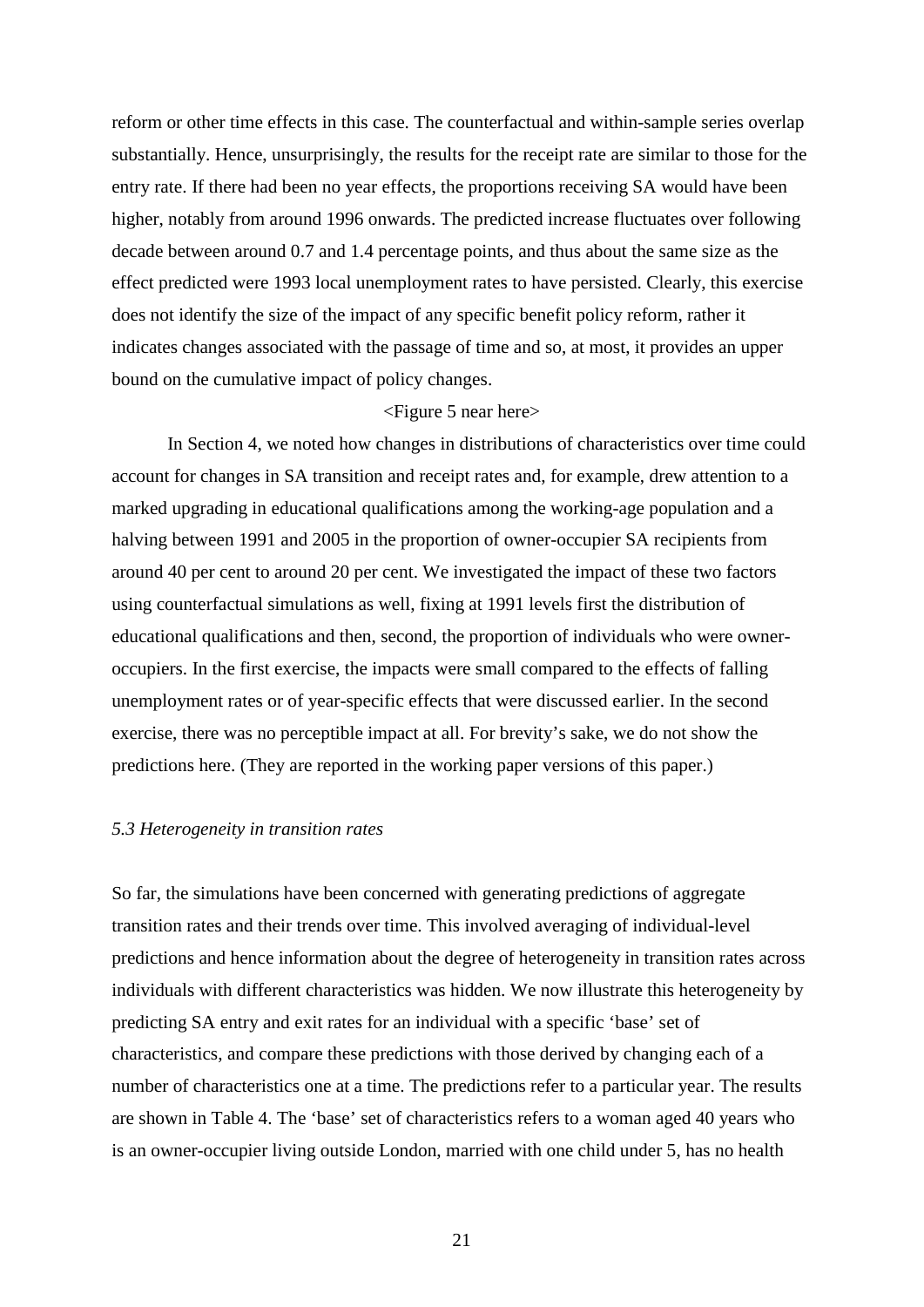problems and no educational qualifications, and the local area unemployment rate is 3 per cent, and the year is 2005. She did not receive SA in the year she was initially observed.

The predicted SA entry probability for this person is 1.2 per cent, and the predicted exit probability is 65.9 per cent. Men and women have much the same entry and exit probabilities (row 2). More important than gender is family type. If the reference woman is a lone mother rather than married, then her entry probability more than trebles to 3.9 per cent, and her exit probability falls by about a quarter to 43.7 per cent (row 6). If, in addition, the woman is not an owner-occupier, the entry probability is a massive 14.6 per cent and the exit probability is less than one third that of the base case, 19.6 per cent (row 7). Differences in housing tenure alone are associated with large differences in transition probabilities (row 5). Not having children almost halves the entry probability, and slightly increases the exit probability, relative to the base case (row 8). Finally, observe that if the year is changed from 2005 to 1993 and the local area unemployment rate from 3 per cent to 9 per cent, then the entry probability more than doubles (from 1.2 per cent to 3.3 per cent) and the exit probability hardly changes. This underlines our earlier remarks regarding the importance of changes in entry rates rather than changes in exit rates for explaining trends in SA receipt rates.

<Table 4 near here>

## **6. Summary and conclusions**

We have analyzed the dynamics of SA receipt among working-age adults in Britain between 1991 and 2005, arguing that the near-halving in the aggregate annual receipt rate over this period was driven by a decline in the annual entry rate rather than changes in the annual exit rate (which actually declined). To examine the determinants of trends in aggregate SA transition rates, we have developed a dynamic random effects probit model of SA receipt entry and exit probabilities, fitted it to BHPS data, and used the estimates to provide counterfactual simulations of trends in SA transition rates.

Our analysis indicates that two sets of factors had important effects on transition rate trends over the period 1991–2005. First, there was the increasing availability of jobs, summarised by the fall in unemployment rates between 1993 and the mid-2000s. Given the substantial increase in unemployment associated with the recession that began in 2007/8, it is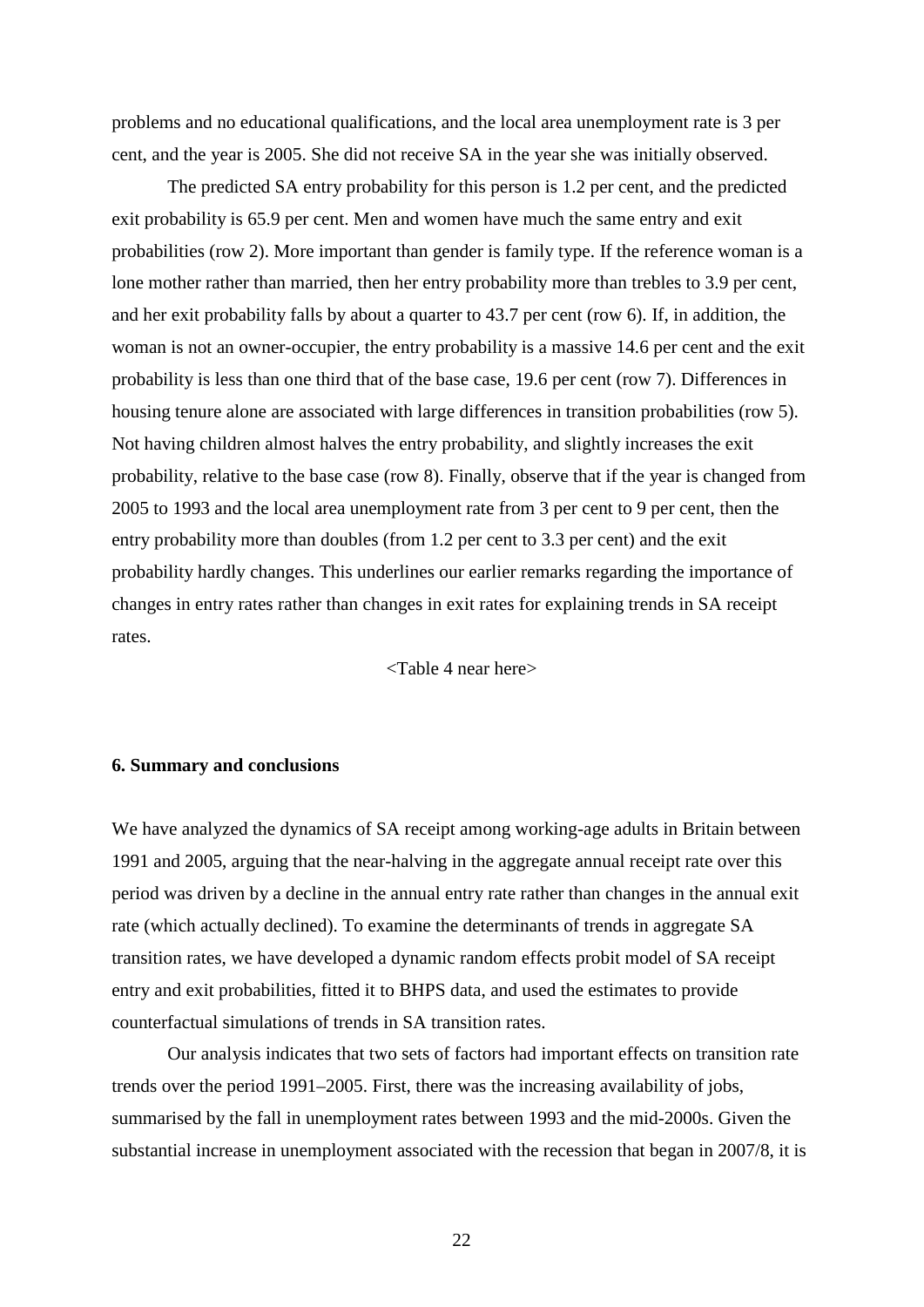unsurprising that the number of individuals in receipt of SA has also increased sharply as well (Department for Work and Pensions 2013).

Second, there were a number of other changes between 1991 and 2005 in the socioeconomic environment including various reforms to the benefit system. Our results suggest that two changes had an effect on SA entry rates: the introduction of JSA in 1996 (by making it harder to claim), and the introduction of WFTC in 1999 (making work pay and hence SA less attractive). Investigating the extent to which these effects on SA receipt are genuinely causal is a task for future research; so too is analysis of the nature of other changes in the socioeconomic environment that were associated with the fall in the SA entry rate.

## **References**

- Andrén, T. and Andrén, D. (2013). 'Never give up? The persistence of welfare participation in Sweden', *IZA Journal of European Labor Studies*, 2:1.
- Akay, A. (2009). 'The Wooldridge method for the initial values problem is simple: what about performance?' IZA Discussion Paper 3943. Bonn: Institute for the Study of Labour (IZA). <ftp://repec.iza.org/RePEc/Discussionpaper/dp3943.pdf>
- Arulampalam, W. and Stewart, M. B. (2009). Simplified implementation of the Heckman estimator of the dynamic probit model and a comparison with alternative estimators. *Oxford Bulletin of Economics and Statistics*, 71(5), 659–681.
- Bane, M. J. and Ellwood, D. T. (1983). The dynamics of dependence: the routes to selfsufficiency. Report to US Department of Health and Human Services, Urban Systems Research and Engineering, Cambridge MA.
- Bane, M. J. and Ellwood, D. T. (1994). *Welfare Realities: From Rhetoric to Reform*. Cambridge MA: Harvard University Press.
- Berthoud, R. (2011). 'Trends in the employment of disabled people'. ISER Working Paper 2011-03. Colchester: Institute for Social and Economic Research, University of Essex.<http://www.iser.essex.ac.uk/publications/working-papers/iser/2011-03.pdf>
- Bhuller, M. and Königs, S. (2013). The dynamics of social assistance receipt in Norway. Unpublished paper, University of Oxford.
- Blundell, R. (2001). Welfare reform for low income workers. *Oxford Economic Papers*, 53(2), 189–214.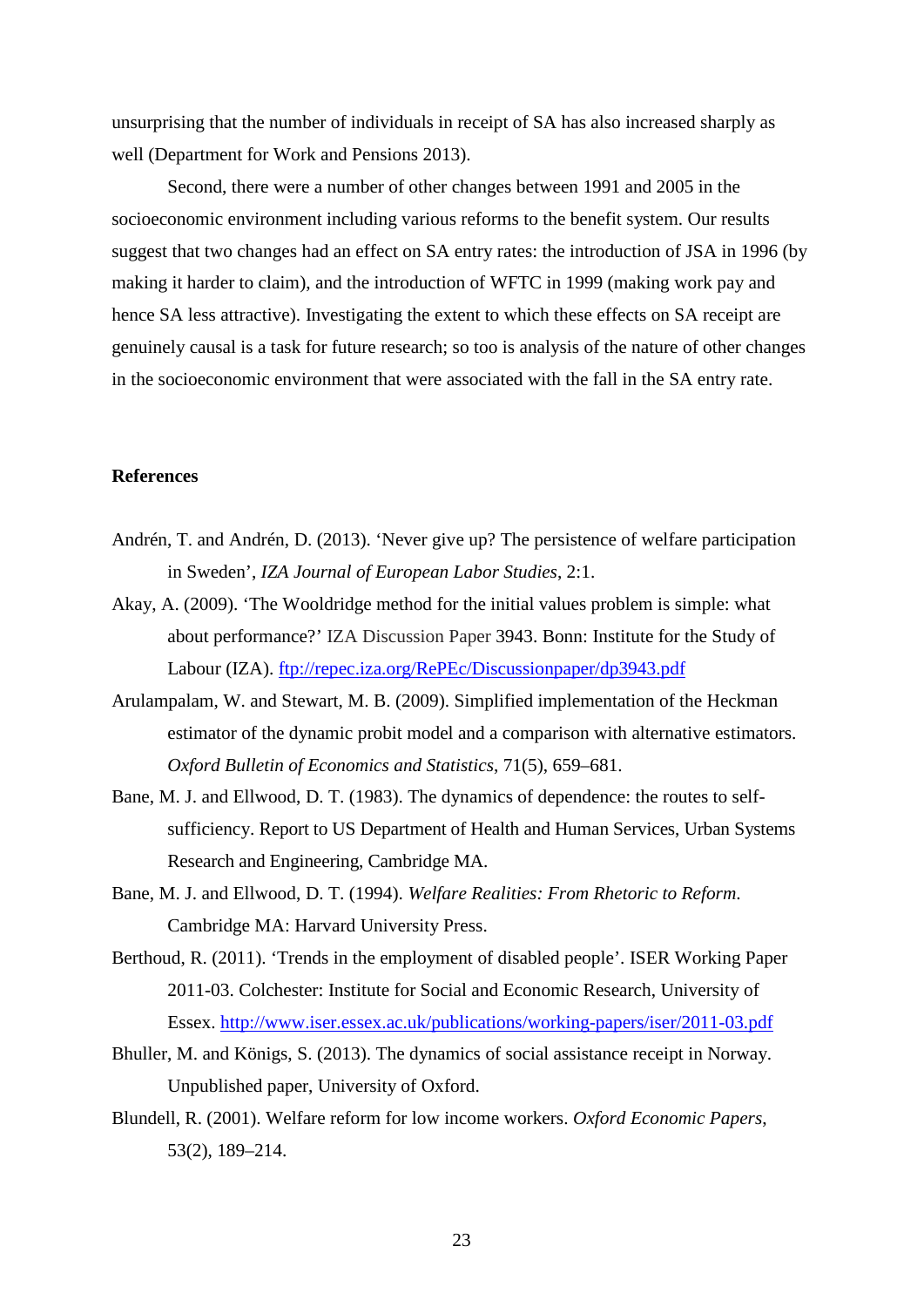- Blundell, R. and Hoynes, H. (2004). Has in-work benefit reform helped the labour market? In R. Blundell, D. Card, and R.B. Freeman (eds.), *Seeking a Premier Economy: The Economic Effects of British Economic Reforms*, 1980–2000. Chicago, IL: University of Chicago Press.
- Brewer, M. and Shephard, A. (2004). *Has Labour Made Work Pay?* York: York Publishing Services for the Joseph Rowntree Foundation. <http://www.jrf.org.uk/bookshop/eBooks/1859352626.pdf>
- Brewer, M., Duncan, A., Shephard, A., & Suarez, M. J. (2006). Did working families' tax credit work? The impact of in-work support on labour supply in Britain. *Labour Economics*, 13(6), 699–720.
- Brewer, M., Francesconi, M., Gregg, P., and Grogger, J. (2009). In-work benefit reform in a cross-national perspective – Introduction. *Economic Journal*, 119 (535), F1–F14.
- Cappellari, L. and Jenkins, S. P. (2004). Modelling low income transitions. *Journal of Applied Econometrics*, 19(5), 593–610.
- Cappellari, L. and Jenkins, S. P. (2008*a*). The dynamics of social assistance receipt: measurement and modelling issues, with an application to Britain. Social, Employment and Migration Working Paper 67. Paris: OECD. [http://www.oecd.org/dataoecd/30/42/41414013.pdf.](http://www.oecd.org/dataoecd/30/42/41414013.pdf)
- Cappellari, L. and Jenkins, S. P. (2008*b*). Estimating low pay transition probabilities accounting for endogenous selection mechanisms. *Journal of the Royal Statistical Society, Series C (Applied Statistics)*, 57(2), 165–186.
- Chamberlain, G. (1984). Panel data. In Z. Griliches and M. Intrilligator (eds.), *Handbook of Econometrics*. Amsterdam: North-Holland.
- Chay, K.Y. and Hyslop, D. (2000). Identification and estimation of dynamic binary response panel data models: empirical evidence using alternative approaches. Unpublished Paper, University of California Berkeley.

[http://www.econ.berkeley.edu/~kenchay/ftp/binresp/working\\_paper/hyslop.pdf](http://www.econ.berkeley.edu/~kenchay/ftp/binresp/working_paper/hyslop.pdf)

- Department for Work and Pensions (2013). *Quarterly Statistical Summary, March 2013*. [http://research.dwp.gov.uk/asd/asd1/stats\\_summary/stats\\_summary\\_mar13.pdf](http://research.dwp.gov.uk/asd/asd1/stats_summary/stats_summary_mar13.pdf)
- Francesconi, M. and van der Klaauw, W. (2007). The socioeconomic consequences of inwork benefit reform for British lone mothers. *Journal of Human Resources*, 42(1), 1– 31.
- Gregg, P., Harkness, S., and Smith, S. (2009). Welfare reform and lone parents in the UK. *Economic Journal*, 119(535), F38–F65.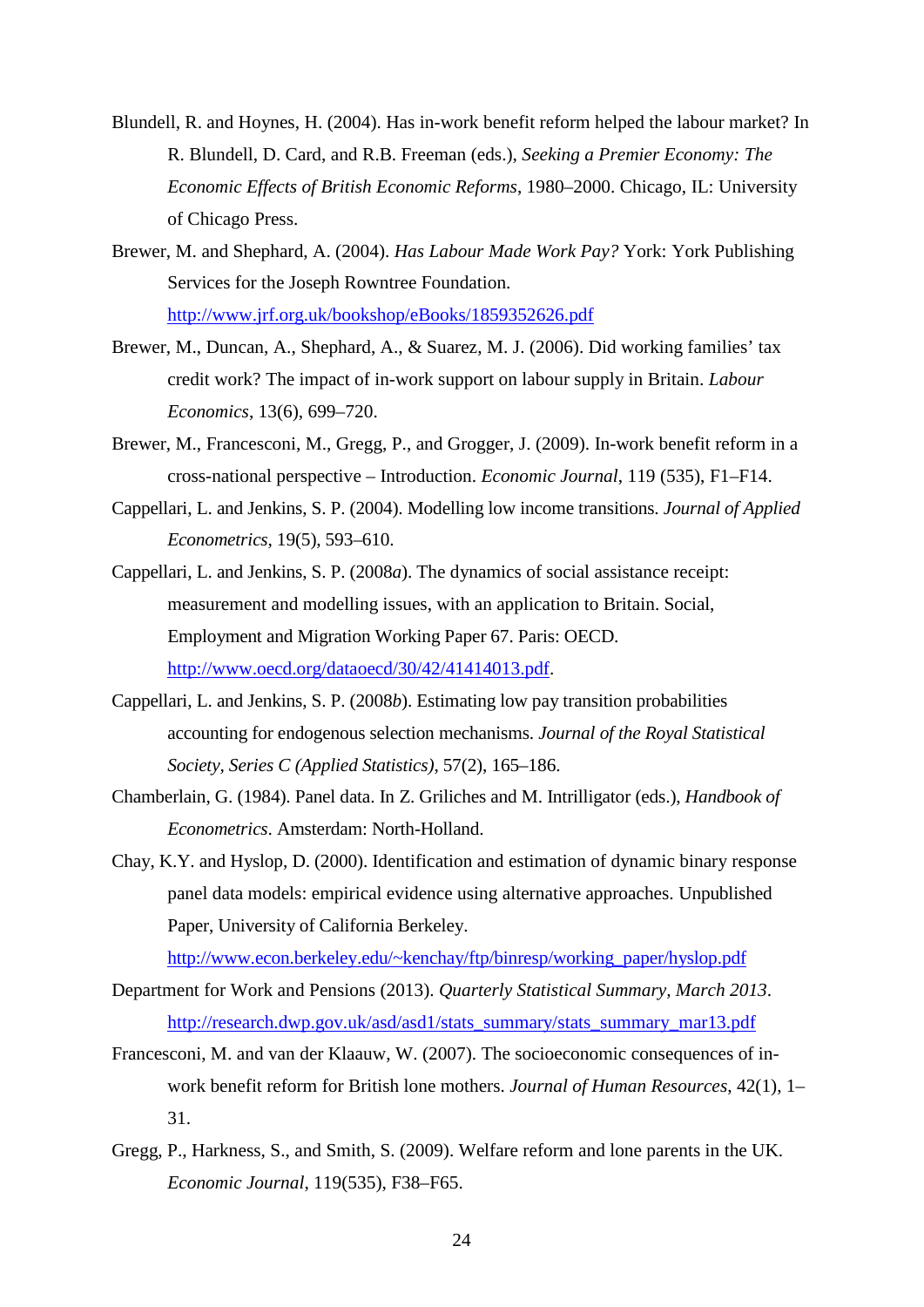- Grogger, J. (2004). Welfare transitions in the 1990s: the economy, welfare policy, and the EITC. *Journal of Policy Analysis and Management*, 32(4), 671–695.
- Haider, S. and Klerman, J. A. (2005). Dynamic properties of the welfare caseload. *Labour Economics*, 12(5), 629–648.
- Hansen, J. and Lofstrom, M. (2003). Immigrant assimilation and welfare participation: do immigrants assimilate into or out of welfare?, *Journal of Human Resources*, 38 (1), 74–98.
- Hansen, J. and Lofstrom, M. (2006). Immigrant-native differences in welfare participation: the role of entry and exit rates. IZA Discussion Paper No. 2261. Bonn: Institute for the Study of Labour (IZA). <ftp://repec.iza.org/RePEc/Discussionpaper/dp2261.pdf>
- Hansen, J., Lofstrom, M., and Zhang, X. (2006). State dependence in Canadian welfare participation. IZA Discussion Paper No. 2266. Bonn: Institute for the Study of Labour (IZA).<ftp://repec.iza.org/RePEc/Discussionpaper/dp2266.pdf>
- Heckman, J. J. (1981). The incidental parameters problem and the problem of initial conditions in estimating a discrete time-discrete data stochastic process. In C.F. Manski and D. McFadden (eds.), *Structural Analysis of Discrete Data with Econometric Applications*. Cambridge, MA: MIT Press.
- Jenkins, S. P. (2000). Modelling household income dynamics. *Journal of Population Economics*, 13(4), 529–567.
- Königs, S. (2013). The dynamics of social assistance receipt in Germany. Unpublished paper, University of Oxford.
- Manning, A. (2009). You can't always get what you want: The impact of the UK Jobseeker's Allowance. *Labour Economics*, 16(3), 239–250.
- Mundlak, Y. (1978). On the pooling of time series and cross section data. *Econometrica*, 46(1), 69–85.
- Orme, C.D. (2001). Two-step inference in dynamic non-linear panel data models. Unpublished paper, University of Manchester. [http://personalpages.manchester.ac.uk/staff/chris.orme/documents/Research%20Paper](http://personalpages.manchester.ac.uk/staff/chris.orme/documents/Research%20Papers/initcondlast.pdf) [s/initcondlast.pdf](http://personalpages.manchester.ac.uk/staff/chris.orme/documents/Research%20Papers/initcondlast.pdf)
- Petrongolo, B. (2009). What are the long-term effects of UI? Evidence from the UK JSA reform. *Journal of Public Economics*, 93 (11–12), 1234–1253.
- Ribar, D. C. (2005). Transitions from welfare and the employment prospects of low-skill workers. *Southern Economic Journal*, 71(3), 514–533.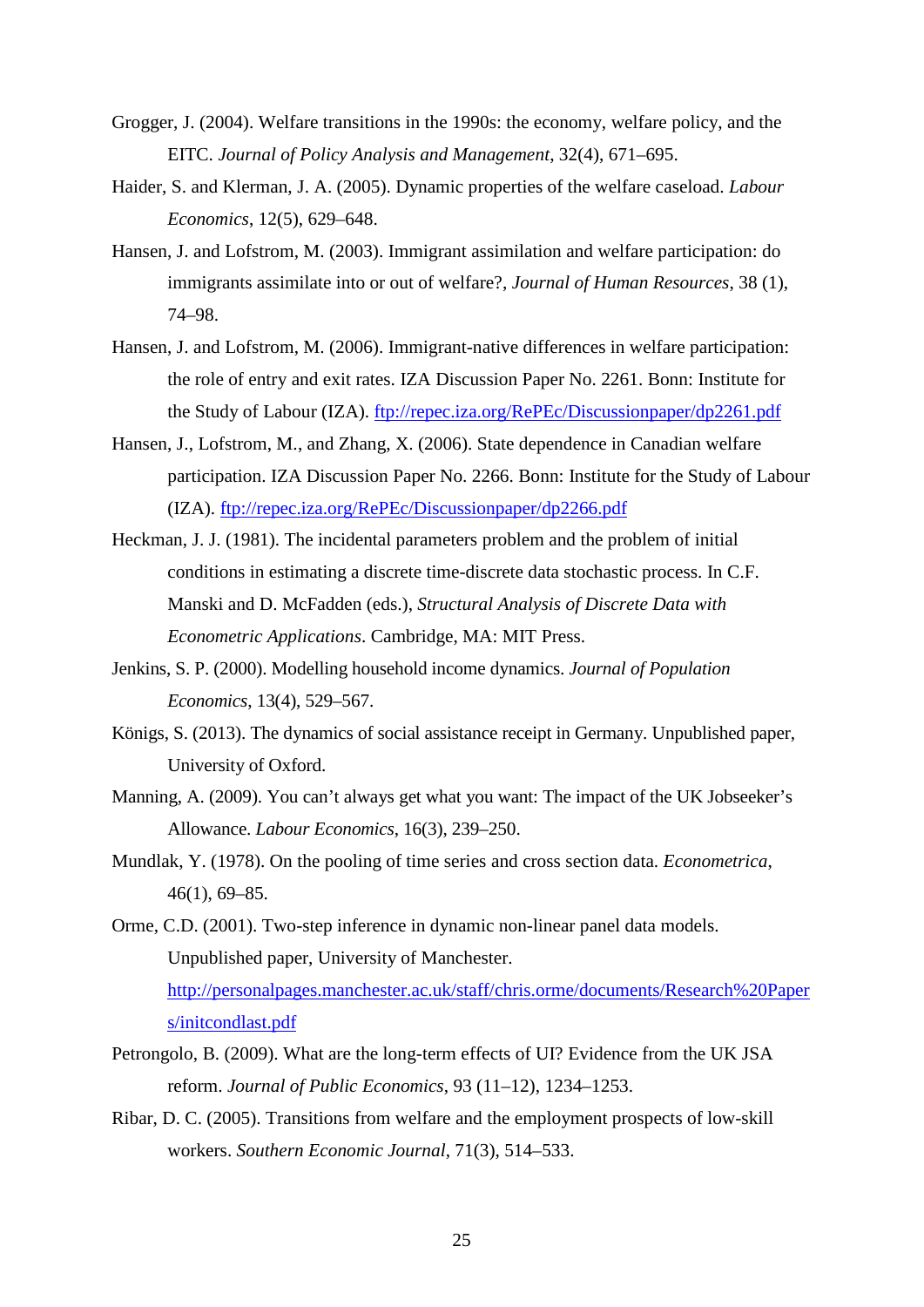- Stewart, M. B. (2007). The interrelated dynamics of unemployment and low pay. *Journal of Applied Econometrics*, 22(3), 511–531.
- Wooldridge, J. M. (2005). Simple solutions to the initial conditions problem in dynamic, nonlinear panel data models with unobserved heterogeneity. *Journal of Applied Econometrics*, 20(1), 39–54.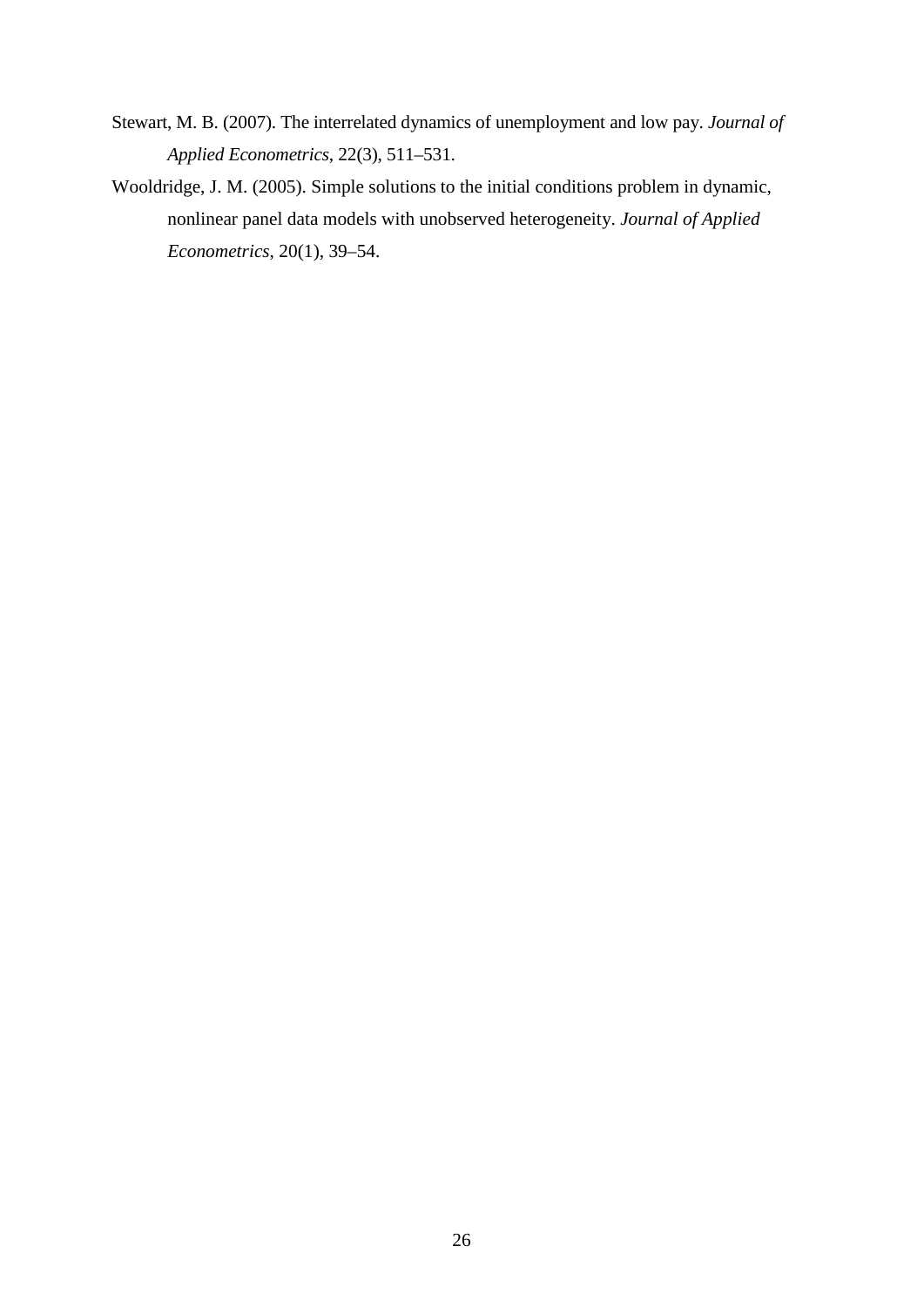| Benefit                      | Eligibility conditions (main)                                      |
|------------------------------|--------------------------------------------------------------------|
| Income Support               | Income less than a specified minimum level, and unavailable        |
|                              | for full-time work (e.g. lone parent, registered sick or disabled, |
|                              | caring for someone who's sick or elderly).                         |
| <b>Job Seekers Allowance</b> | Income less than a specified minimum level, and unemployed         |
| (income based)               | but able to work and available to work (which has to be            |
|                              | regularly declared).                                               |
| <b>Housing Benefit</b>       | Income less than a specified minimum level, and needing            |
|                              | financial help to pay all or part of one's housing costs.          |
| Council Tax Benefit          | Income less than a specified minimum level, and needing            |
|                              | financial help to pay all or part of one's Council Tax bill.       |

## **Table 1. The principal social assistance benefits in the UK for working age adults, 2005**

*Notes:* Income Support was introduced in 1988 (its predecessor was called Supplementary Benefit). Housing Benefit was introduced in 1983 and Council Tax Benefit in 1993. Job Seekers Allowance was introduced in 1996. See Table 2 below regarding changes between 1991 and 2005.

| Year of      | Change                                                                           |
|--------------|----------------------------------------------------------------------------------|
| introduction |                                                                                  |
| 1996         | Job Seekers Allowance (JSA) introduced in October 1996 with 'income based'       |
|              | and 'contribution based' components. JSA replaced Income Support (IS) and        |
|              | Unemployment Benefit (UB) for unemployed jobseekers. Accompanied by              |
|              | more stringent job search requirements for those assessed as available for       |
|              | work. IS became available only to those not available for work.                  |
| 1999         | Working Families Tax Credit (WFTC) introduced in October 1999, and fully         |
|              | phased in by April 2000. This in-work benefit program for low income             |
|              | families was more generous and widened eligibility relative to its predecessor,  |
|              | the Family Credit program (FC). FC, introduced in 1988, replaced Family          |
|              | Income Supplement (FIS) which began in 1971. Administered by the income          |
|              | tax authorities (HM Revenue and Customs) rather then the benefits authorities    |
|              | (Department for Work and Pensions, and Benefits Agency).                         |
| 1999         | Increased support for families with children, including increases in Child       |
|              | Benefit (flat-rate payment per child, paid regardless of parental work status or |
|              | income), and increases in the child allowances in other benefits.                |
| 1999         | National Minimum Wage introduced.                                                |
| 2003         | WFTC replaced by the Working Tax Credit (WTC) and Child Tax Credit               |
|              | (CTC) programs from April 2003. WTC extended eligibility to single people        |
|              | and to families without children. CTC unified child allowances across benefits.  |

## **Table 2. Principal changes to the UK system of cash benefits and tax credits, 1991–2005**

*Note*. See Brewer and Shephard (2004) for a concise overview of the Labour government's welfare to work policies and associated changes in the benefit system.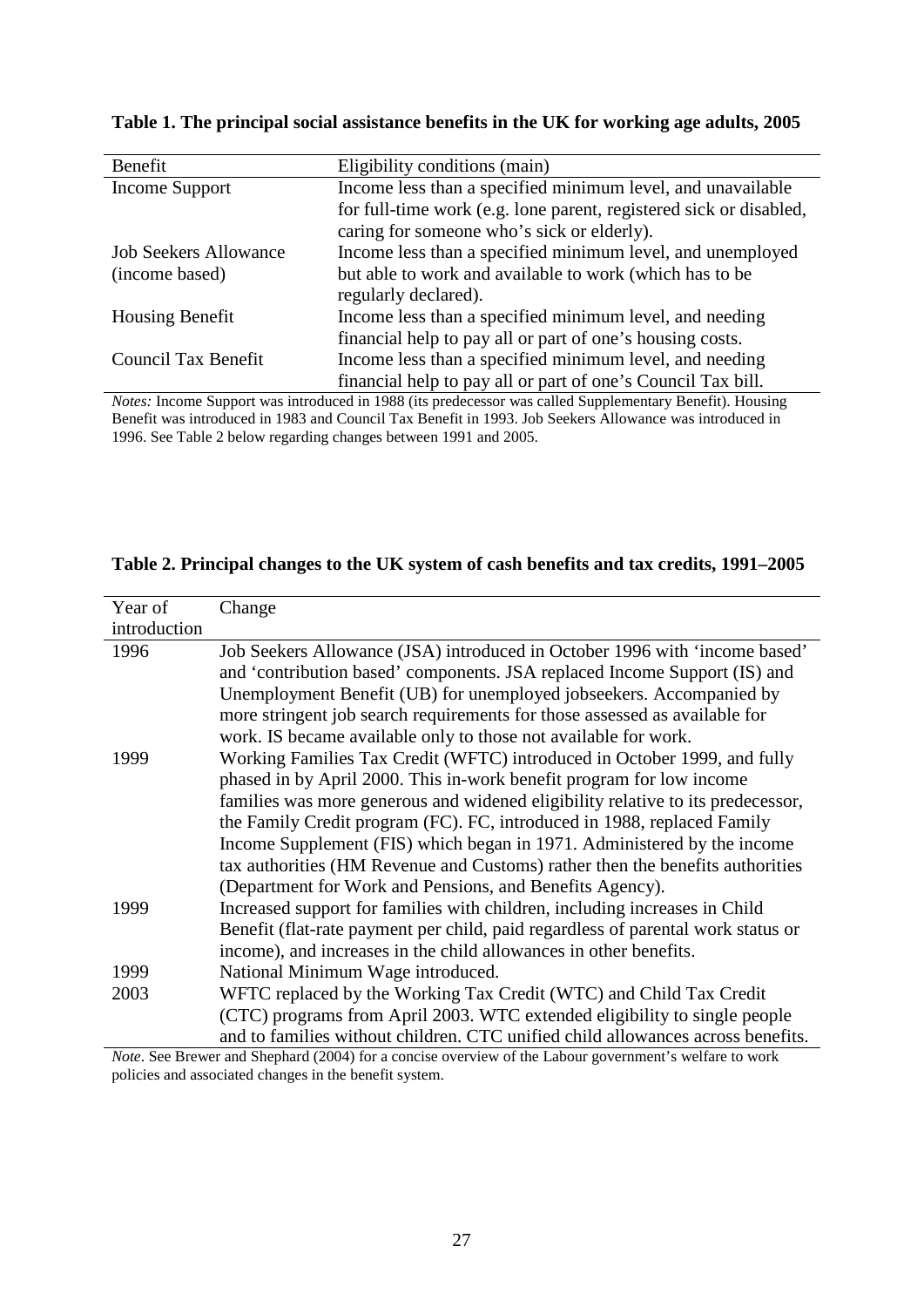| Explanatory variables (measured at $t-1$ ) | γ         |            | λ         |      |
|--------------------------------------------|-----------|------------|-----------|------|
| Female                                     | $-0.0895$ | ***        | 0.0896    |      |
|                                            | (0.034)   |            | (0.060)   |      |
| Aged 50 years or more                      | 0.0529    |            | 0.0463    |      |
|                                            | (0.044)   |            | (0.081)   |      |
| Has health problem $(s)$                   | 0.0278    |            | $-0.0143$ |      |
|                                            | (0.038)   |            | (0.057)   |      |
| <b>Educational qualifications</b>          |           |            |           |      |
| Low: O-level(s), CSE, etc                  | $-0.2073$ | ***        | $-0.0534$ |      |
|                                            | (0.046)   |            | (0.071)   |      |
| High: $A$ -level(s) or higher              | $-0.3623$ | ***        | $-0.0680$ |      |
|                                            | (0.045)   |            | (0.073)   |      |
| Missing data                               | $-0.4215$ | ***        | 0.0318    |      |
|                                            | (0.063)   |            | (0.150)   |      |
| Number of children in family               | $-0.0264$ |            | 0.0751    | ***  |
|                                            | (0.024)   |            | (0.027)   |      |
| Age of youngest child $<$ 5 years          | 0.1540    | ***        | $-0.1084$ |      |
|                                            | (0.049)   |            | (0.073)   |      |
| Family type: lone parent                   | $-0.0030$ |            | 0.0724    |      |
|                                            | (0.095)   |            | (0.110)   |      |
| Family type: couple                        | $-0.1214$ | $\ast$     | $-0.2342$ | ***  |
|                                            | (0.069)   |            | (0.079)   |      |
| House tenure: owned                        | $-0.0491$ |            | 0.0145    |      |
|                                            | (0.056)   |            | (0.059)   |      |
| Lives in London (inner or outer)           | 0.2402    |            | 0.0472    |      |
|                                            | (0.163)   |            | (0.091)   |      |
| Unemployment rate in local area (%)        | 0.0323    | ***        | $-0.0107$ |      |
|                                            | (0.010)   |            | (0.015)   |      |
| Survey year (year $t$ )                    |           |            |           |      |
| 1993                                       | $-0.0321$ |            | 0.0049    |      |
|                                            | (0.058)   |            | (0.118)   |      |
| 1994                                       | $-0.0964$ |            | $-0.0659$ |      |
|                                            | (0.060)   |            | (0.121)   |      |
| 1995                                       | $-0.1372$ | $\ast\ast$ | 0.0462    |      |
|                                            | (0.060)   |            | (0.122)   |      |
| 1996                                       | $-0.1559$ | $**$       | 0.0013    |      |
|                                            | (0.061)   |            | (0.124)   |      |
| 1997                                       | $-0.1734$ | ***        | 0.1401    |      |
|                                            | (0.067)   |            | (0.135)   |      |
| 1998                                       | $-0.2914$ | ***        | 0.2572    | ∗    |
|                                            | (0.077)   |            | (0.147)   |      |
| 1999                                       | $-0.3655$ | ***        | 0.3811    | $**$ |

# **Table 3. The probability of SA receipt (dynamic random effect probit model estimates)**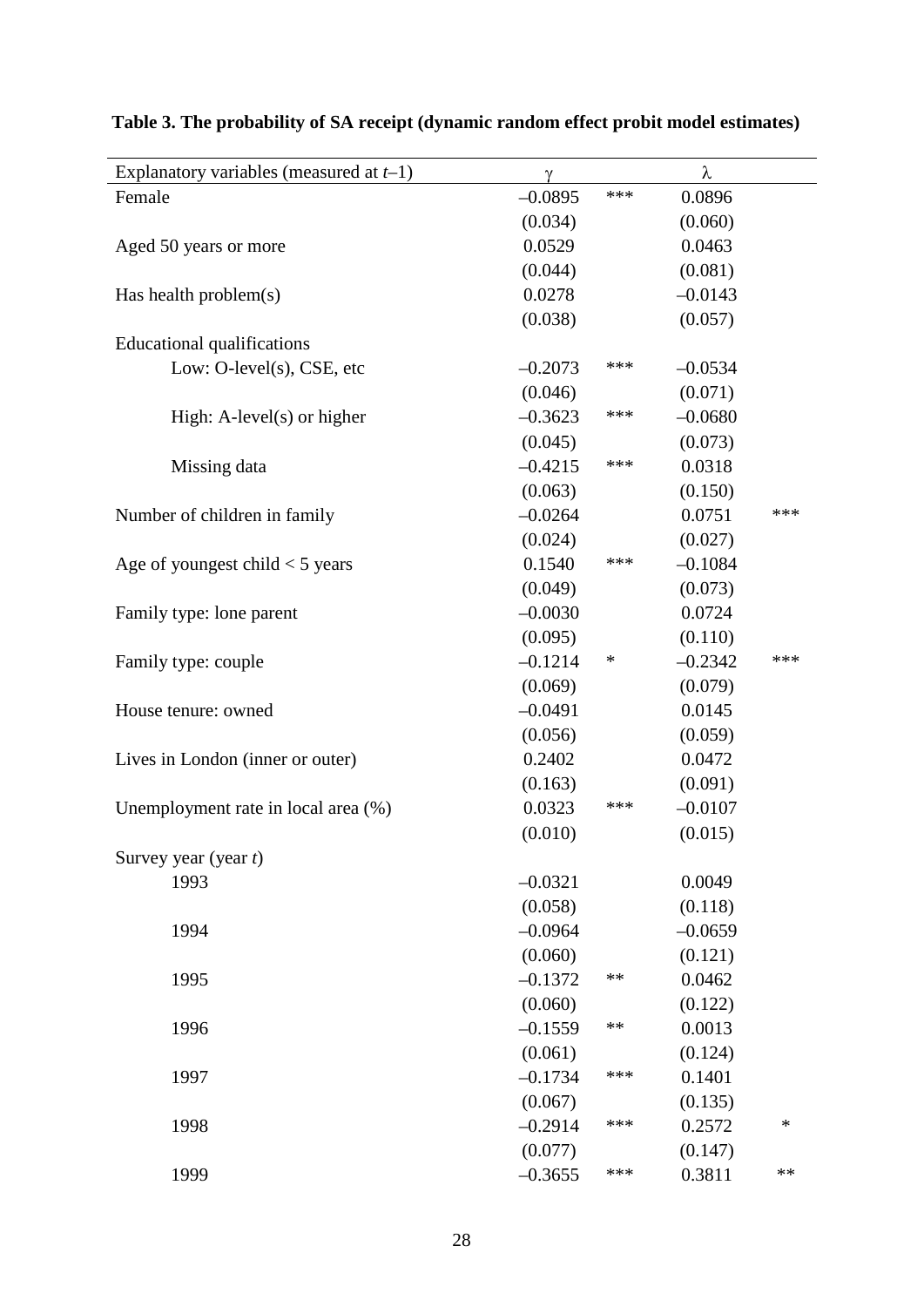|                                     | (0.082)   |     | (0.154) |        |
|-------------------------------------|-----------|-----|---------|--------|
| 2000                                | $-0.2357$ | *** | 0.2633  | ∗      |
|                                     | (0.080)   |     | (0.157) |        |
| 2001                                | $-0.4262$ | *** | 0.4703  | ***    |
|                                     | (0.089)   |     | (0.165) |        |
| 2002                                | $-0.3834$ | *** | 0.3103  | $\ast$ |
|                                     | (0.089)   |     | (0.167) |        |
| 2003                                | $-0.3152$ | *** | 0.5179  | ***    |
|                                     | (0.088)   |     | (0.176) |        |
| 2004                                | $-0.3991$ | *** | 0.2557  |        |
|                                     | (0.092)   |     | (0.173) |        |
| 2005                                | $-0.2847$ | *** | 0.4109  | **     |
|                                     | (0.090)   |     | (0.181) |        |
| Intercept                           | $-1.5693$ | *** | 1.2370  | ***    |
|                                     | (0.102)   |     | (0.180) |        |
| Longitudinally-averaged variables   |           |     |         |        |
| Has health problems                 | 0.2495    | *** |         |        |
|                                     | (0.055)   |     |         |        |
| Family type: couple                 | $-0.1473$ | ∗   |         |        |
|                                     | (0.081)   |     |         |        |
| Family type: lone parent            | 0.6074    | *** |         |        |
|                                     | (0.121)   |     |         |        |
| Number of children in family        | 0.0964    | *** |         |        |
|                                     | (0.031)   |     |         |        |
| Age of youngest child $<$ 5 years   | $-0.0054$ |     |         |        |
|                                     | (0.085)   |     |         |        |
| House tenure: owned                 | $-0.7970$ | *** |         |        |
|                                     | (0.068)   |     |         |        |
| Lives in London (inner or outer)    | $-0.2498$ |     |         |        |
|                                     | (0.171)   |     |         |        |
| Unemployment rate in local area (%) | 0.0118    |     |         |        |
|                                     | (0.009)   |     |         |        |
| Received SA at $t = 1$              | 0.7658    | *** |         |        |
|                                     | (0.051)   |     |         |        |
| $\sigma_u^2$                        | 0.4201    | *** |         |        |
|                                     | (0.036)   |     |         |        |

*Notes.* The table shows estimates of equation (4) model fitted to data from waves 1–15 of the BHPS using the Wooldridge (2005) estimator. Standard errors in parentheses. \* *p* < 0.10, \*\* *p* < 0.05, \*\*\* *p* < 0.01. Loglikelihood = –8792.293. Number of person-year observations = 66,952. Number of persons = 9,036. Reference categories: male, aged 25–50, has no health problems, has no educational qualifications, family type is single, lives in non-owned accommodation outside the London area, and the survey year is 1992. The outcome is measured in year *t*, and explanatory variables in year *t*–1, with the exception of the survey year indicators for which the indicator label refers to year *t*.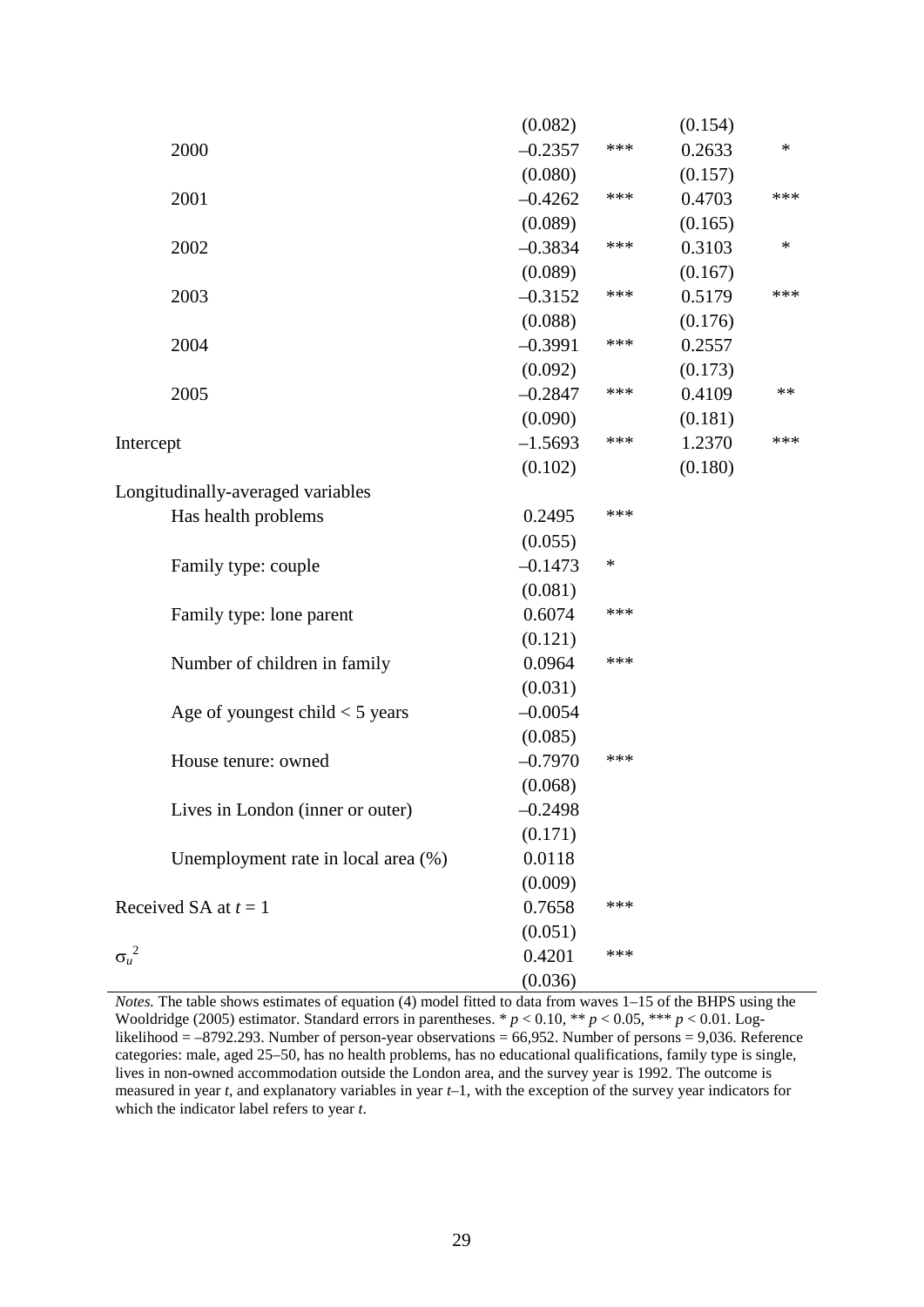# **Table 4. Heterogeneity in SA annual entry and exit rates: predicted transition probabilities for individuals with different sets of characteristics**

| Characteristics                                        | Entry probability | Exit probability |
|--------------------------------------------------------|-------------------|------------------|
|                                                        | $(\%)$            | $(\% )$          |
|                                                        |                   |                  |
| 1. Base set of characteristics*                        | 1.2               | 65.9             |
| As Base, except:                                       |                   |                  |
| 2. Man                                                 | 1.4               | 65.9             |
| 3. Has health problems                                 | 2.1               | 57.5             |
| 4. Has educational qualifications to A-level or higher | 0.5               | 76.3             |
| 5. Non-owner                                           | 5.9               | 38.7             |
| 6. Lone mother                                         | 3.9               | 43.7             |
| 7. Lone mother and non-owner                           | 14.6              | 19.6             |
| No children<br>8.                                      | 0.7               | 71.4             |
| 9. Year is 1993, local area unemployment rate $= 9\%$  | 3.3               | 64.4             |

*Notes.* Predictions derived using equations (5) and (7). \* Base characteristics: woman, 40 years old, living outside London, one child under 5, married, no health problems, no educational qualifications, local area unemployment rate = 3%, owner-occupier, year = 2005, not receiving SA in year initially observed.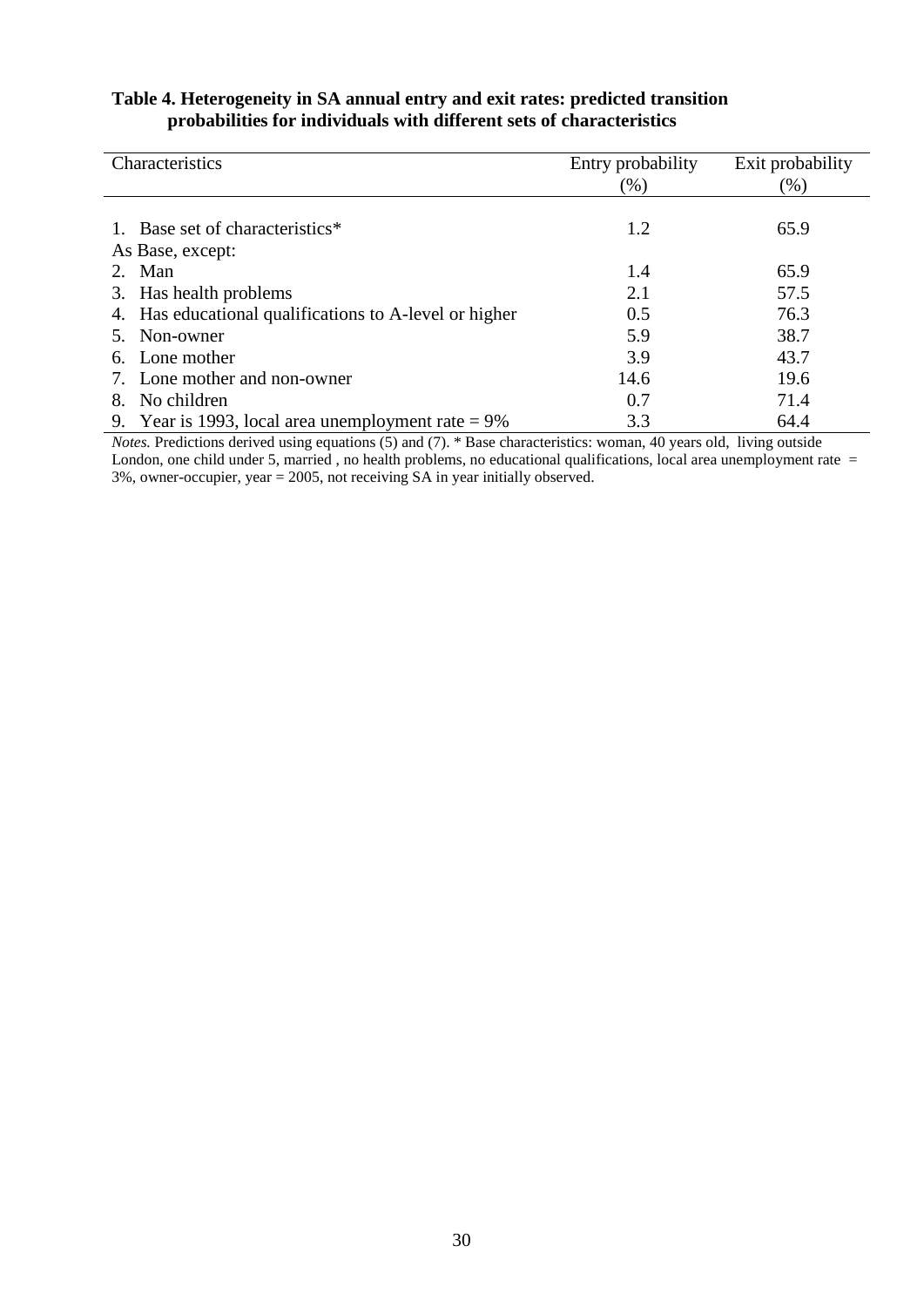**Figure 1. Proportion of working-age adults receiving social assistance benefits and tax credits, and the unemployment rate, by year**



*Notes*: Authors' calculations using data from waves 1–15 of the British Household Panel Survey (BHPS), except for the unemployment rate which is series YBTI from the UK Office for National Statistics, [http://www.ons.gov.uk.](http://www.ons.gov.uk/) The unemployment rate is the ILO unemployment rate for all adults (men aged 16–64, women aged 16–59), derived from the Labour Force Survey, and is a three-month average centered on the October of the year in question. The definitions of social assistance, housing benefits, and tax credits are explained later.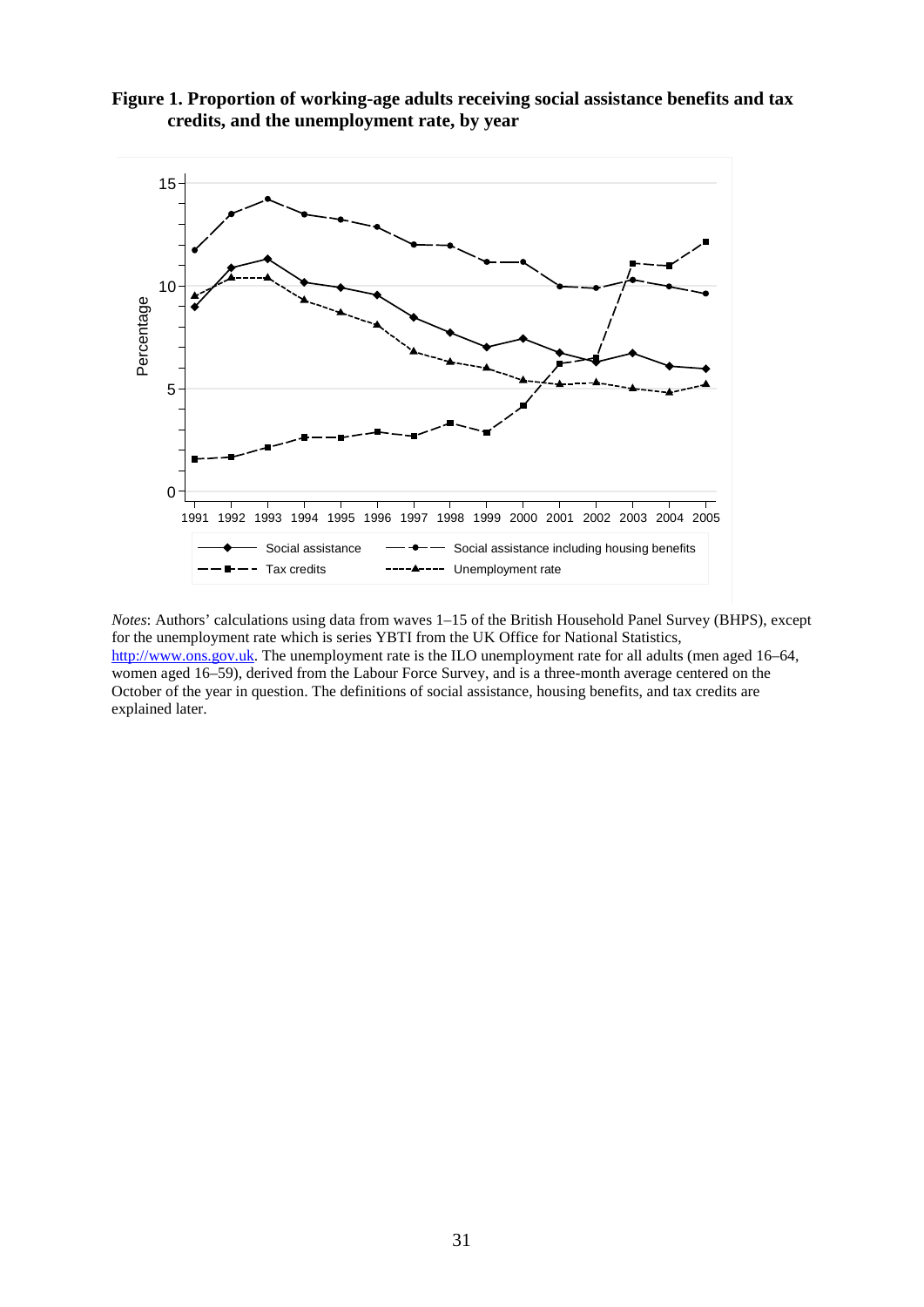



Notes: Authors' calculations using BHPS data. The definition of social assistance benefit receipt is explained later.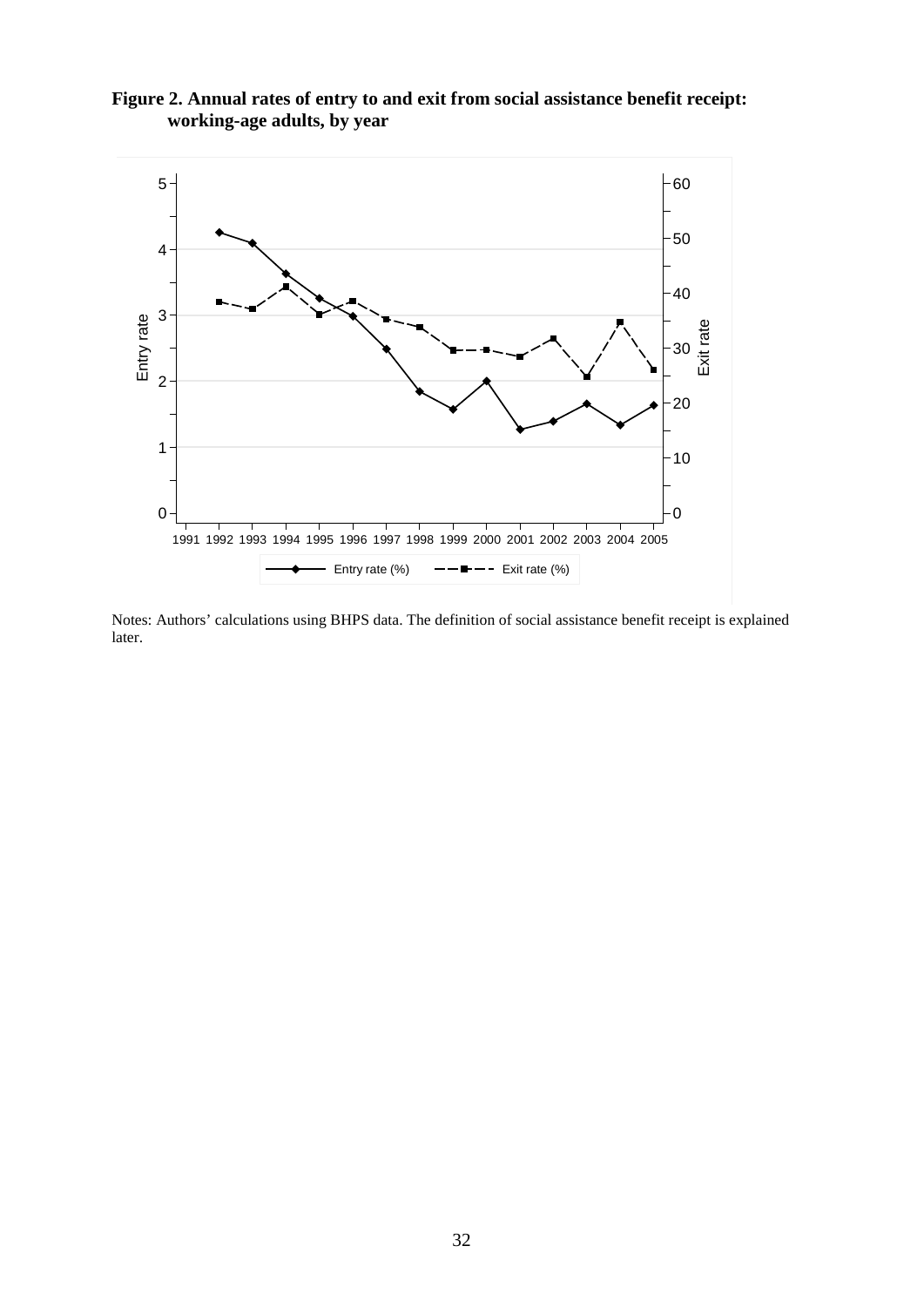**Figure 3. Within-sample predictions of SA transition rates compared to aggregate transition rates**



(b) Exit rates

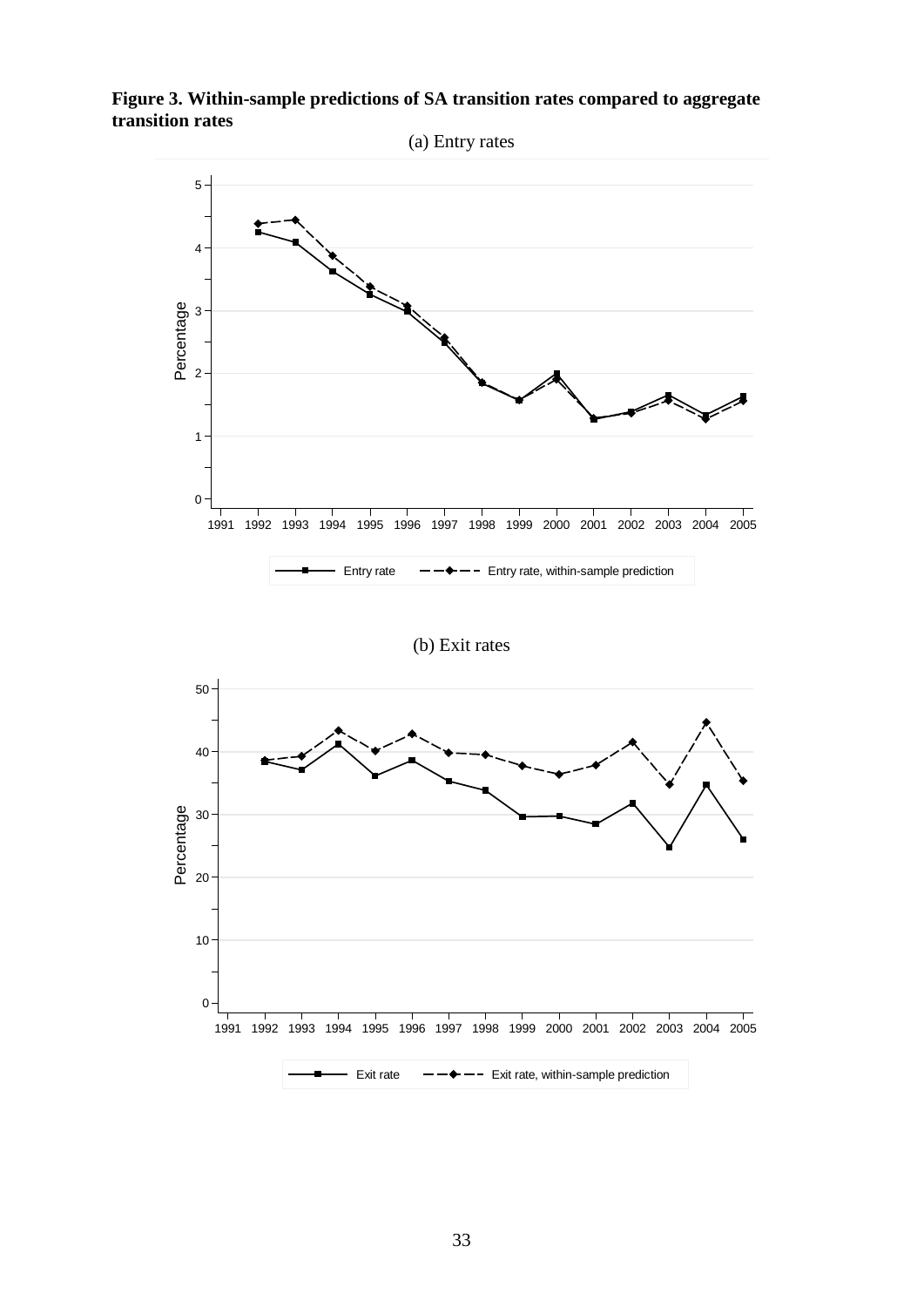



*Note.* Authors' calculations from BHPS data using the parameter estimates shown in Table 3. The construction of the series is explained in the text.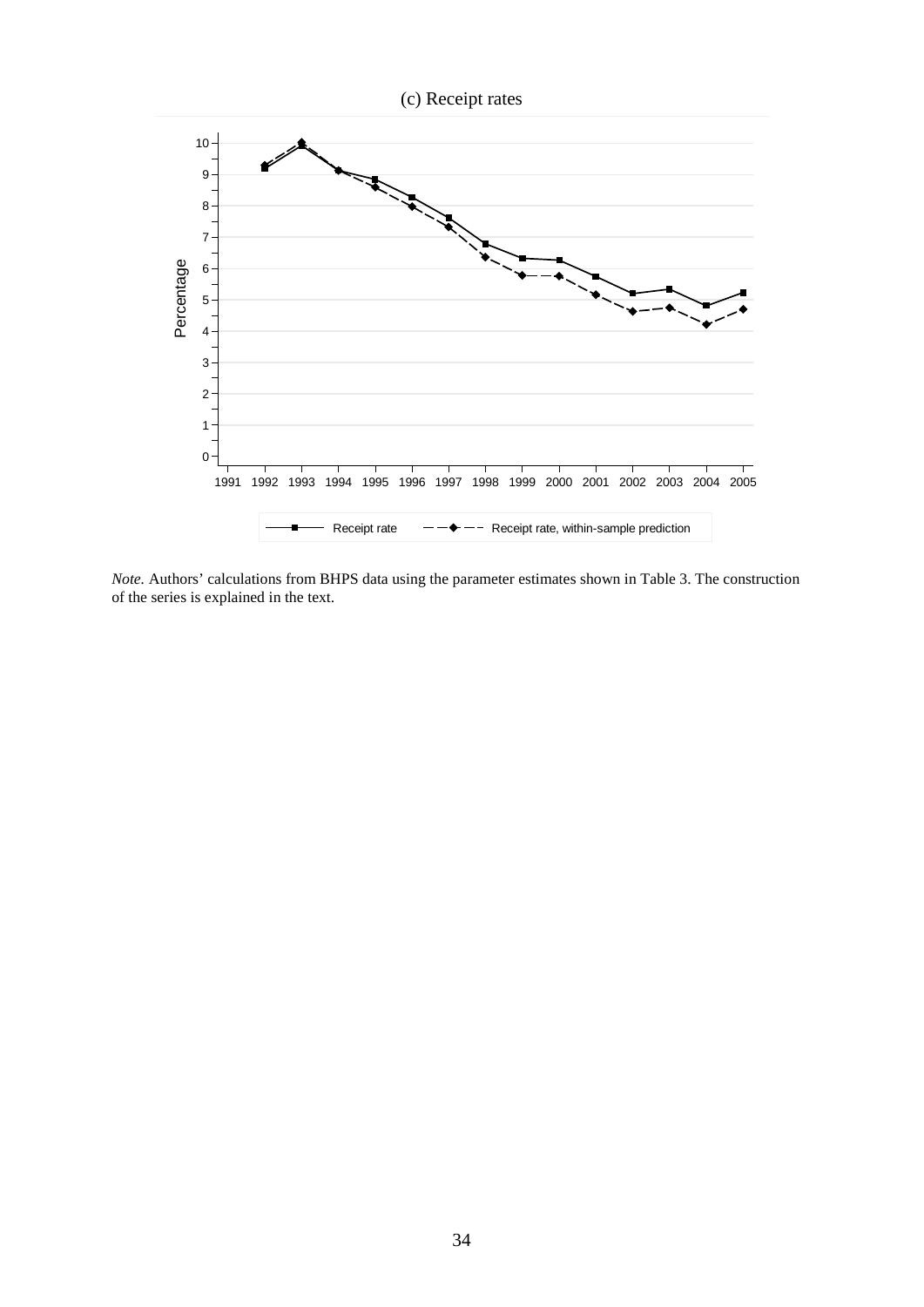**Figure 4. Counterfactual simulations of SA transition rates: what if local area unemployment rates were fixed at their 1993 values?**



(b) Exit rates

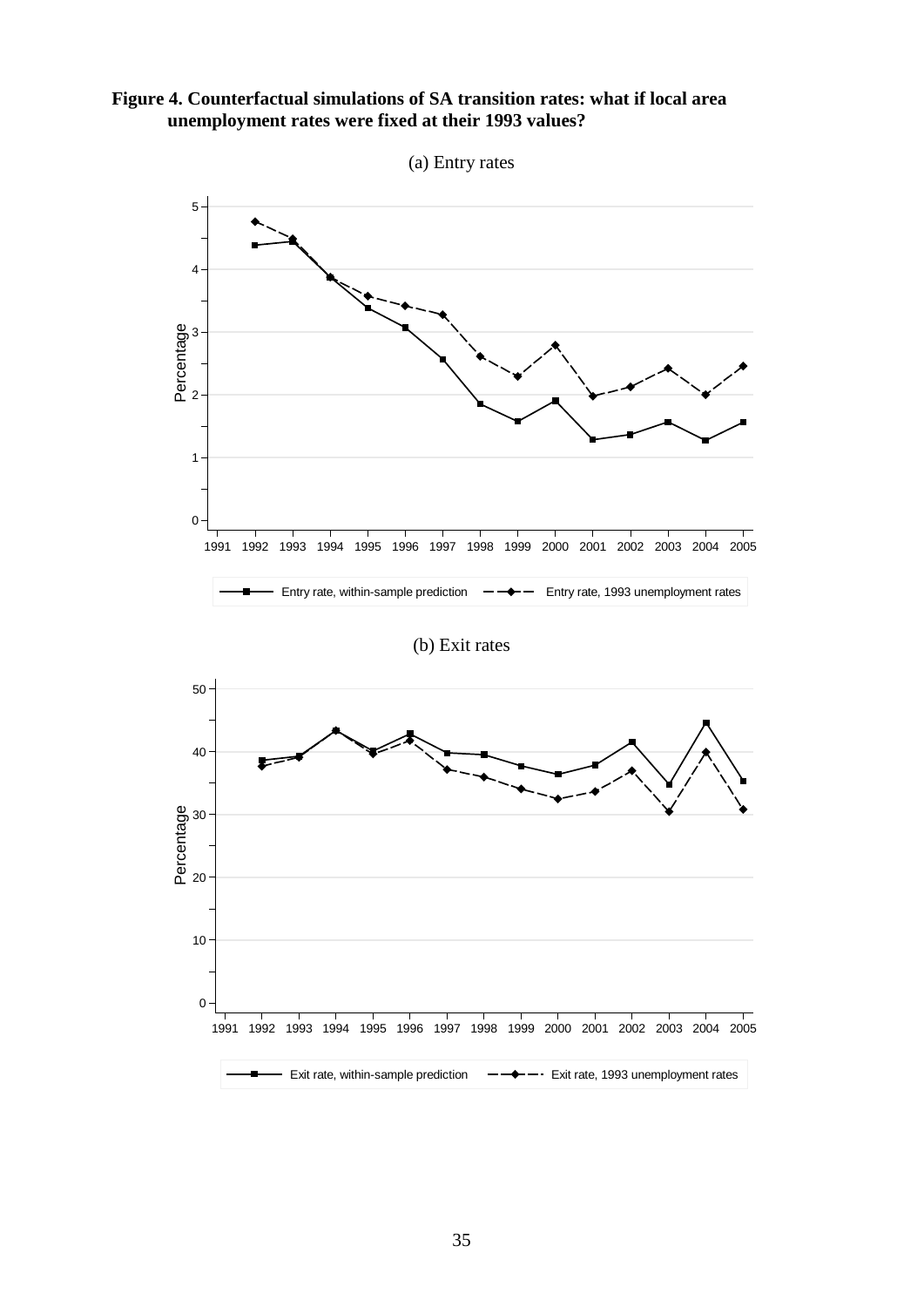(c) Receipt rates



*Note.* Calculations from BHPS data using the parameter estimates shown in Table 3. The construction of the series is explained in the text.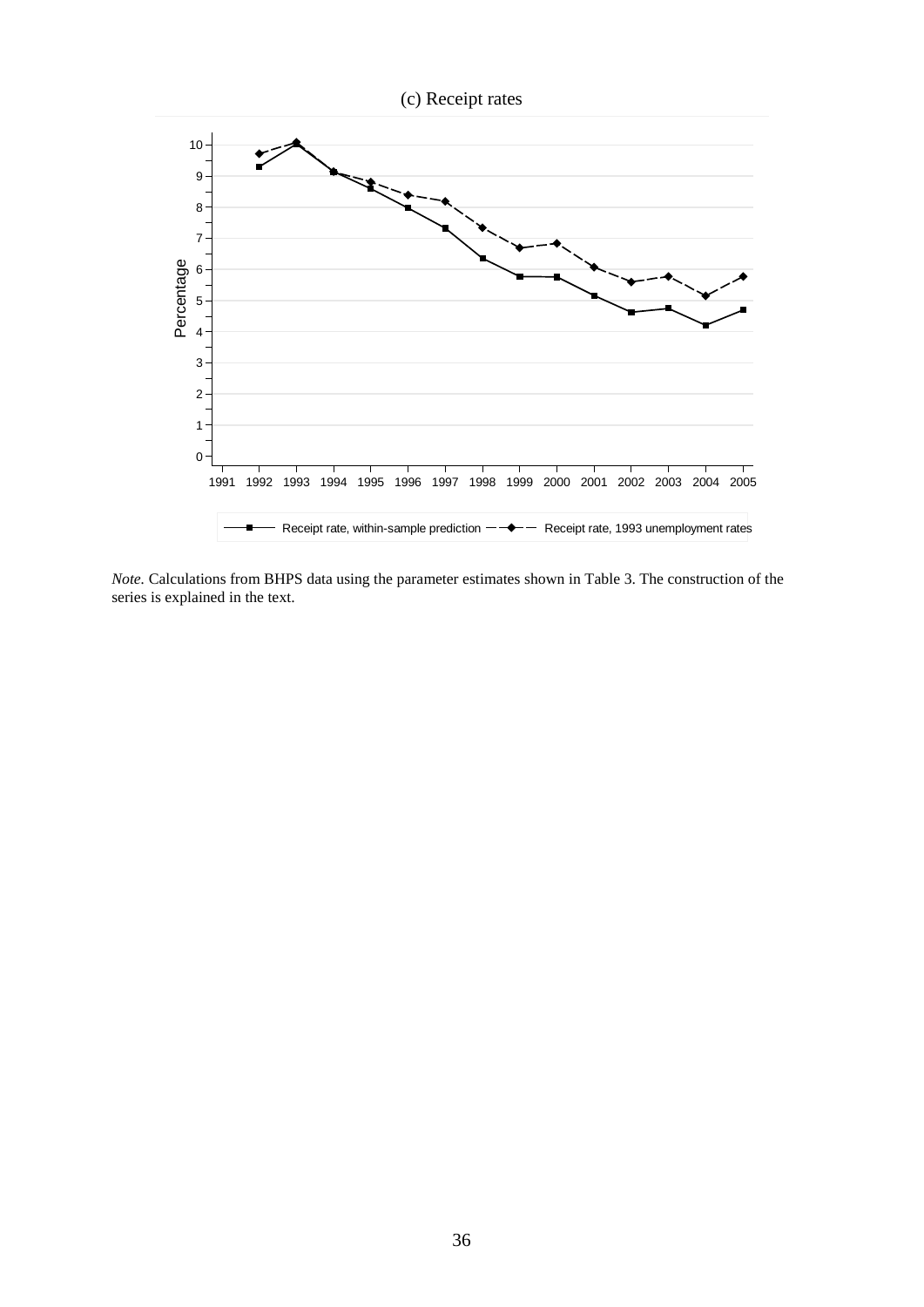Figure 5. Counterfactual simulations of SA transition rates: what if the survey year intercepts were all fixed at the value for 1993?



(c) Receipt rates